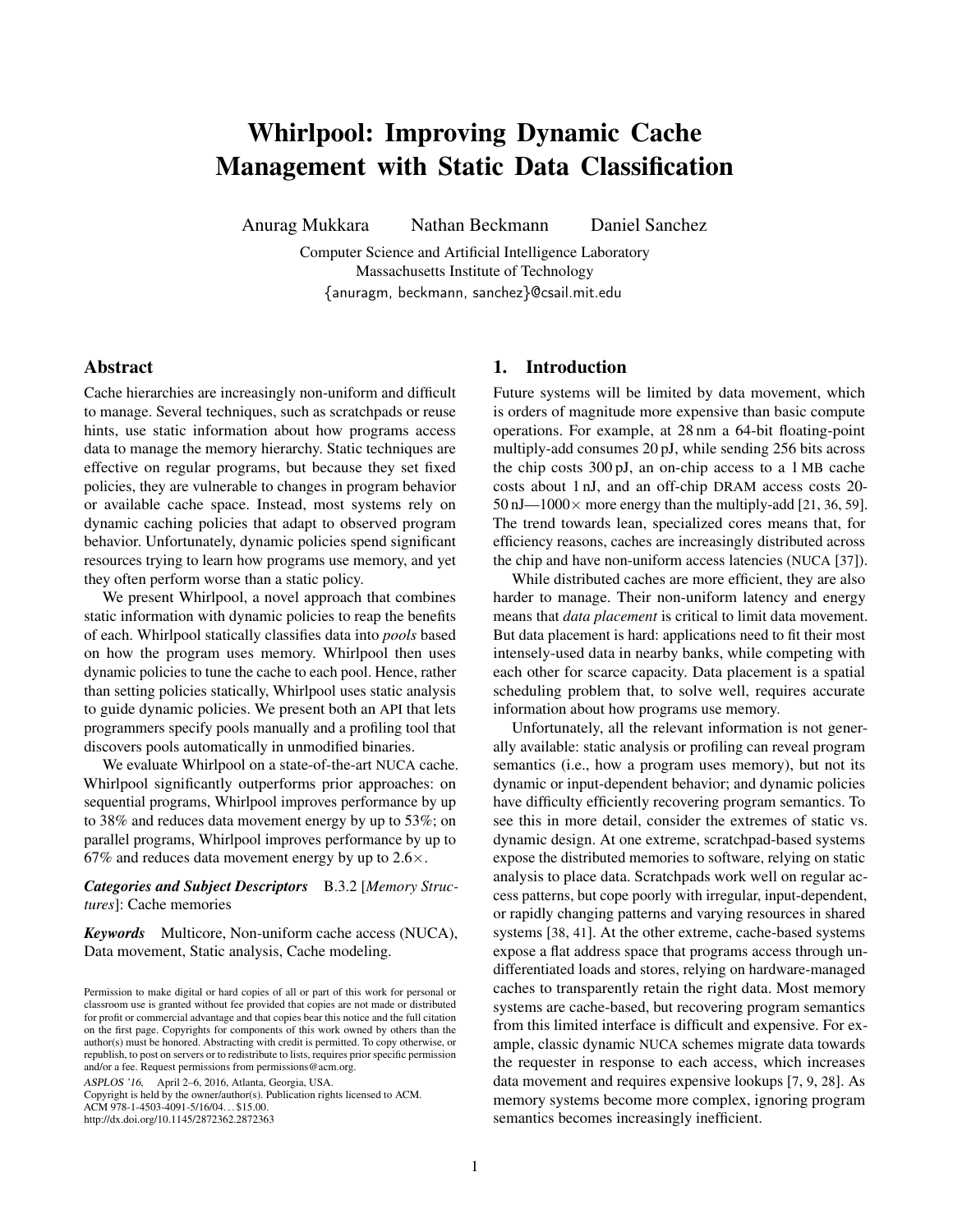Prior work exploits static information in cache-based systems through prefetch [[34](#page-13-7)], bypass [[48](#page-14-2)], and cache priority [[27](#page-13-8)] hints. Hints let software override dynamic policies and control the cache, reaping the benefits of static information when it is accurate. However, hints suffer from the same problems as scratchpads: with uncertain or dynamic behavior, hints are often inaccurate and hurt performance [[41](#page-14-1), [47](#page-14-3)].

The key idea of this paper is to combine static information with dynamic policies to reap the benefits of each. Rather than using static information to set fixed policies, we instead use it to inform dynamic policies. The insight is that, while uncertainty makes it hard to statically predict how data will be used, it is often easy to accurately group data with similar usage patterns. This approach lets dynamic policies make better decisions at lower overhead.

We demonstrate this idea through Whirlpool, a *classificationbased* approach to improve data placement in multicores. In Whirlpool, programs divide their data into a small number of memory *pools*, e.g. one for each major data structure. We find that for most programs, a few pools (three or four) suffice. Hardware then monitors each pool dynamically and adapts the memory system to keep the most valuable data near where it is used. Unlike hints, pools do not encode static policies; rather, they make it easy for hardware to find the right policies dynamically. Whirlpool thus combines static program semantics with dynamic policies, and robustly adapts to changes in program behavior or available resources [\(Sec. 2\)](#page-1-0).

Whirlpool has both software and hardware components [\(Sec. 3\)](#page-4-0). In software, Whirlpool provides a memory allocator that groups semantically similar data and tags each page with a pool id. In hardware, Whirlpool extends prior NUCA techniques [[9](#page-13-5), [11](#page-13-9)] to monitor each pool and control its placement. Whirlpool needs only a few pools, so it adds small overheads. We first evaluate Whirlpool by manually applying it to several SPEC CPU2006 and PBBS benchmarks. We show that Whirlpool achieves significant performance gains, of up to 38%, when managing a large NUCA cache, and reduces data movement energy by up to 53%. Through case studies, we also show that Whirlpool improves the performance of parallel applications on a 16-core chip by up to 67% and reduces data movement energy by up to 2.6×.

We then use the insights gained from manually porting applications to design *WhirlTool*, a profiling tool that automatically discovers pools in unmodified binaries [\(Sec. 4\)](#page-7-0). We evaluate WhirlTool on a comprehensive set of benchmarks and program mixes, and find that it works as well or better than our careful manual classification.

In summary, Whirlpool gives a promising way to combine static program semantics and dynamic policies to reduce data movement.

## <span id="page-1-0"></span>2. Motivation and Background

In this section, we motivate Whirlpool's hybrid, staticdynamic design and discuss related work.

# 2.1 How static classification reduces data movement

Consider the multicore shown in [Fig. 1.](#page-1-1) This chip has a NUCA cache of twenty-five 512 KB banks shared by four surrounding cores, similar to the Oracle SPARC M7 [[3](#page-13-10)] (see [Appendix A](#page-11-0) for detailed methodology). We consider the benchmark dt (Delaunay triangulation) from the PBBS suite [[60](#page-14-4)], running in the leftmost core. Our goal is to use this distributed cache capacity as efficiently as possible by placing dt's most intensely used data near where dt is running.

<span id="page-1-1"></span>

Figure 1: Multicore chip with a dt's working set and distributed last-level cache.

access pattern.

[Fig. 2](#page-1-1) shows how dt accesses memory. It has a 6 MB working set that easily fits in the cache. It accesses three data structures: points, vertices, and triangles, which take 0.5 MB, 1.5 MB, and 4 MB, respectively. Accesses are split roughly evenly across the three data structures, so their access *intensity* (i.e., accesses per MB) varies: **points** are accessed most intensely, followed by **vertices** and **triangles**.

How should we place dt's data to reduce data movement? Many commercial processors adopt a static NUCA (S-NUCA) design that hashes addresses evenly across banks [[37](#page-13-2), [53](#page-14-5)]. [Fig. 3](#page-1-2) shows how S-NUCA places dt's data. This figure shows all 25 cache banks, with colors indicating where data is placed. Because S-NUCA spreads dt's 6 MB working set across 12.5 MB of cache, banks are left half-empty.

<span id="page-1-2"></span>

Figure 3: S-NUCA places dt's data unnecessarily far away.

Since capacity is available in closer banks, we can reduce data movement by concentrating dt's data closer to where dt is running. [Fig. 4](#page-2-0) shows how Jigsaw [[9](#page-13-5), [11](#page-13-9)], the NUCA scheme that Whirlpool builds on, places dt's data. Jigsaw tightly packs dt's working set near the left of the chip, but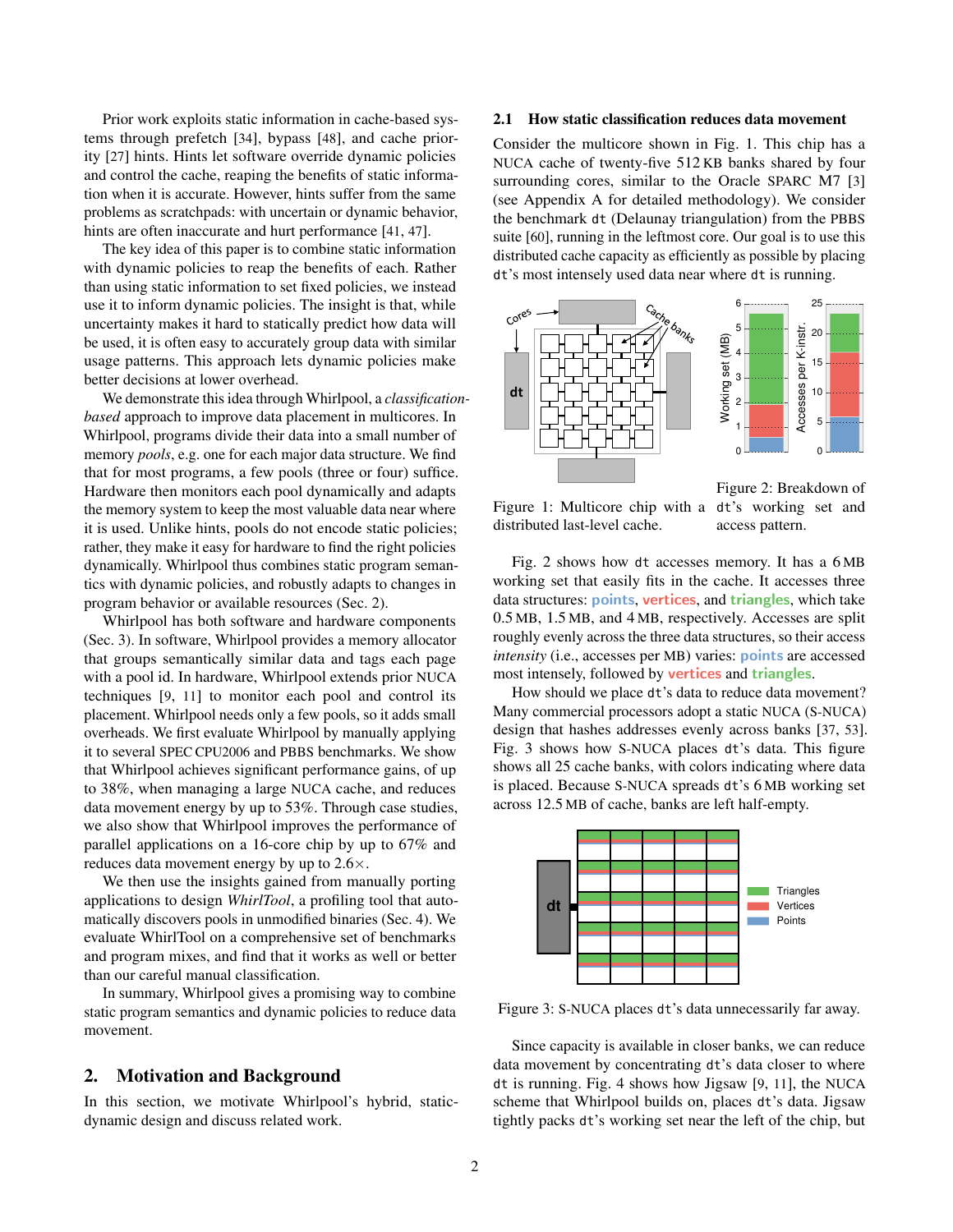it cannot distinguish between the different data structures because it is blind to program semantics.

<span id="page-2-0"></span>

Figure 4: Jigsaw places dt's data closer, but does not distinguish between types of data.

We can reduce data movement further by placing the most intensely accessed data even closer to where dt is running. [Fig. 5](#page-2-1) shows how Whirlpool places dt's data. Whirlpool classifies data into pools statically, but dynamically monitors each pool to decide data placement. In this case, because points is most intensely accessed, it is placed in the closest cache banks. Likewise, vertices is placed in three nextclosest banks, and **triangles** in the closest remaining banks.

<span id="page-2-1"></span>

Figure 5: Whirlpool statically classifies dt's data into pools, and dynamically places intensely-accessed pools nearby.

Whirlpool improves dt's performance by 19% over S-NUCA and by 15% over Jigsaw, and reduces data movement energy (cache and memory dynamic energy) by 42% over S-NUCA and by 27% over Jigsaw.

This example shows how static, program-level data classification can help dynamic policies reduce data movement. By identifying key data structures statically, Whirlpool can place data without wasting resources in learning how data is used. By contrast, many prior schemes that achieve a similar data placement do so by migrating data on demand [[18](#page-13-11), [43](#page-14-6), [68](#page-14-7)]. The extra data movement from migrations can exceed the energy savings of smart data placement (see [Sec. 2.3\)](#page-2-2). Hence, static classification is crucial to Whirlpool's benefits.

#### <span id="page-2-4"></span>2.2 How dynamic policies reduce data movement

Whirlpool leverages static data classification from either the programmer or an automatic profile-guided tool. Whirlpool also monitors each pool at run-time and uses this dynamic information to reconfigure the cache. By decoupling classification and policy, Whirlpool robustly adapts to changes in application behavior and system configuration. By contrast, other techniques that involve application-level or code changes, such as software prefetching [[47](#page-14-3)], reuse/nontemporal hints [[12](#page-13-12), [14](#page-13-13), [27](#page-13-8), [48](#page-14-2), [63](#page-14-8)], or loop tiling [[20](#page-13-14), [39](#page-13-15), [64](#page-14-9)], directly encode a fixed policy in the program and cannot adapt to changing application or system behavior.

To see why adapting dynamically is important, consider lbm from SPEC CPU2006. On each timestep, lbm operates on two grids, source and destination, with markedly different access patterns: source is accessed more often and enjoys good reuse, while destination sees little reuse. At the end of each timestep, lbm swaps the source and destination pointers, resulting in an alternating access pattern to both memory pools, shown in [Fig. 6.](#page-2-3) Whirlpool continuously monitors both pools and adopts different policies on even and odd phases, caching source data near lbm and bypassing accesses to the destination grid. As a result Whirlpool outperforms Jigsaw by 4.8%, and reduces data movement energy by 12%. By contrast, each pool looks the same on average, so the best static placement yields no improvement over Jigsaw.

<span id="page-2-3"></span>

Figure 6: lbm has two pools that, though indistinguishable on average, have markedly different access patterns in alternating program phases.

This example shows that while static *classification* into pools may suffice, dynamic *policies* are needed to reduce lbm's data movement. Moreover, program phase changes are not the only source of unpredictability. The appropriate caching policy depends on many factors that are hard to capture statically: irregular reference patterns, different program inputs, cache contention in shared systems, etc. [Sec. 3](#page-4-0) explores how Whirlpool's dynamic policies adapt to these sources of dynamic variability.

#### <span id="page-2-2"></span>2.3 Related work

Whirlpool builds upon many prior memory management techniques. Broadly, these techniques fall into two categories, based on whether they consider modifying the program to improve memory system behavior. [Table 1](#page-3-0) summarizes the pros and cons of each technique.

*Techniques that require program changes:* Architectures with software-managed scratchpad memories provide the highest efficiency and degree of control, letting programmers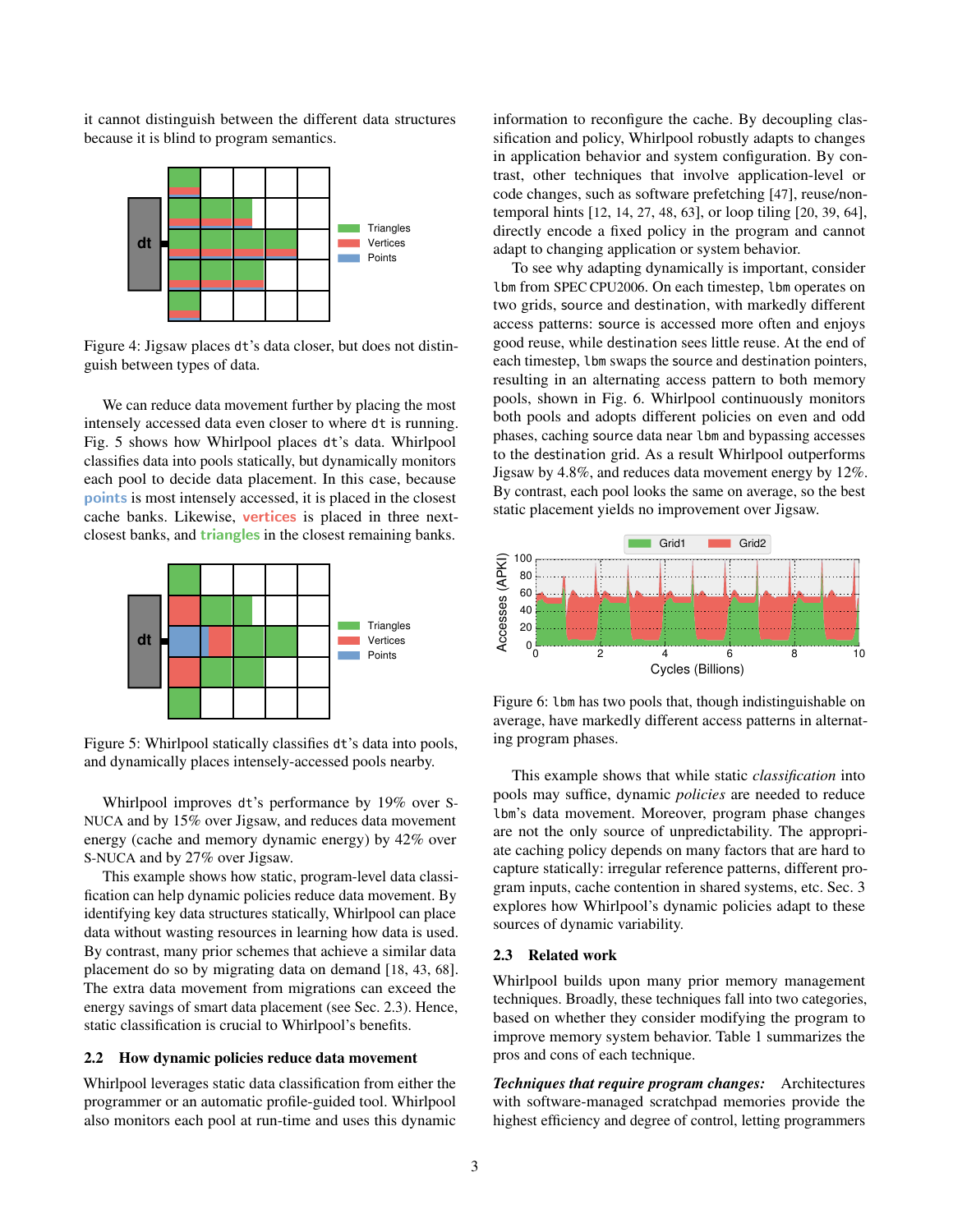<span id="page-3-0"></span>

|                   | Static information<br>Dynamic policy | Spatial placement<br>Single-lookup |             |
|-------------------|--------------------------------------|------------------------------------|-------------|
| <b>Scheme</b>     |                                      |                                    | Easy to nee |
| Scratchpads       |                                      |                                    |             |
| Code hints        |                                      |                                    |             |
| Cache replacement |                                      |                                    |             |
| Private D-NUCA    |                                      |                                    |             |
| Shared D-NUCA     |                                      |                                    |             |
| Whirlpool         |                                      |                                    |             |

Table 1: Desirable properties achieved by prior memory system management techniques.

or compilers manage data placement and movement. But scratchpads are hard to use. Even with advanced compilers, only highly regular programs can use them well [[41](#page-14-1)]. Scratchpads also do not support dynamic adaptation.

For these reasons, most memory systems use cache hierarchies instead. Caches are transparent by default, but programs can include various types of access hints such as software prefetch instructions and non-temporal hints to bypass the cache hierarchy [[12](#page-13-12), [14](#page-13-13), [27](#page-13-8), [48](#page-14-2), [63](#page-14-8)]. However, these techniques embed specific static policies in the program, which may degrade performance.

The common drawback of these techniques is their lack of dynamism, which makes these optimizations risky: changes in workload behavior or system configuration may make these optimizations ineffective or detrimental to performance.

*Techniques that work transparently:* High-performance replacement policies often dynamically classify data and treat lines of each class differently. For example, RRIP [[33](#page-13-16)] classifies lines as reused and non-reused; IbRDP [[50](#page-14-10)] classifies them by the PC of their last memory access; and SHiP [[65](#page-14-11)] classifies lines by PC or memory address.

Similarly, Whirlpool's classification could also improve replacement decisions. We explored a Whirlpool-based replacement policy that extends DRRIP [[33](#page-13-16)] to adapt insertion priority across pools (similar to TA-DRRIP [[32](#page-13-17), [33](#page-13-16)] and CAMP [[49](#page-14-12)]). However, we found that the benefits from static classification within a monolithic cache were marginal: cache replacement is a simpler problem than data placement, and dynamic replacement policies like DRRIP and SHiP perform well at relatively low overhead. We therefore focus on the harder problem of NUCA data placement.

Dynamic NUCAs (D-NUCAs) try to reduce data movement by placing data near where it is used. These schemes can be broadly classified into two categories based on whether they start from a private or shared cache organization.

*Private-baseline D-NUCAs* treat the cache as a fine-grained hierarchy, accessing the closest banks first, then checking farther-away banks on a miss [[6](#page-13-18), [37](#page-13-2), [68](#page-14-7)]. Upon a hit, these D-NUCAs move data closer to the accessing core, displacing other data further away, similar to how high-performance replacement policies promote lines upon reuse. Hence, over time, private-baseline D-NUCAs gradually place frequentlyused data nearby.

However, private-baseline D-NUCAs suffer from two problems. First, migrating data in response to each access increases overall data movement and wastes significant energy [[7](#page-13-4)]. Second, since addresses do not have a known location, they also require complex lookup mechanisms (e.g., multi-level lookups, broadcasts, or directories) that add area, latency, and energy [[6](#page-13-18), [51](#page-14-13), [68](#page-14-7)]. For example, schemes that use global directory lookups beyond the local cache bank would not reduce dt's data movement for **vertices** or triangles the majority of its data accesses. As a result, prior work has consistently shown that it is far more efficient to avoid moving data among banks in response to accesses [[7](#page-13-4), [9](#page-13-5), [22](#page-13-19), [28](#page-13-6), [51](#page-14-13)].

*Shared-baseline D-NUCAs* [[4](#page-13-20), [9](#page-13-5), [19](#page-13-21), [28](#page-13-6)] leverage the virtual memory system to control data placement. A page's location is tracked in software and infrequently updated in response to program behavior. Unlike private-baseline D-NUCAs, sharedbaseline D-NUCAs can locate data in a single lookup and thereby avoid excessive data migration. However, they respond more slowly to changes in program behavior and must also place data at a page granularity.

We compare against schemes from each class: IdealSPD, an idealized private-baseline D-NUCA, and Awasthi et al. [[4](#page-13-20)], a representative shared-baseline D-NUCA (see [Appendix A\)](#page-11-0).

Whirlpool achieves the advantages of the above techniques while minimizing their drawbacks. It leverages static, program-level data classification to achieve a good data placement without frequently migrating data, and it adapts to unpredictable run-time variability.

## 2.4 Jigsaw: Our baseline system

Whirlpool builds on Jigsaw, a partitioned, shared-baseline D-NUCA. We now briefly describe Jigsaw's main features; please see prior work for details [[8](#page-13-22), [9](#page-13-5), [11](#page-13-9)].

*Virtual caches:* Jigsaw builds *virtual caches* (VCs) by combining partitions of physical cache banks, as shown in [Fig. 7a](#page-4-1) (colors represent VCs). Pages are mapped to a specific VC through the TLB. Jigsaw uses three kinds of VCs: each thread has a thread-private VC; all threads in the process share a process VC; and all threads in the system share a global VC. Pages start as private to the thread that allocates them, and are upgraded lazily: an access from another thread upgrades the page to the process VC, and an access from another process upgrades the page to the global VC.

To support Whirlpool, we extend Jigsaw to allow applications to define additional VCs and map pages to them.

*Single-lookup accesses:* Jigsaw stores the placement of each VC in a small structure called the *virtual cache translation buffer* (VTB). In Jigsaw, each core requires just 3 VTB entries (for its thread-private, process, and global VCs). Each VTB entry is essentially a configurable hash function that maps an address to its *unique location*—in Jigsaw, data does *not* migrate in response to accesses. Jigsaw thus provides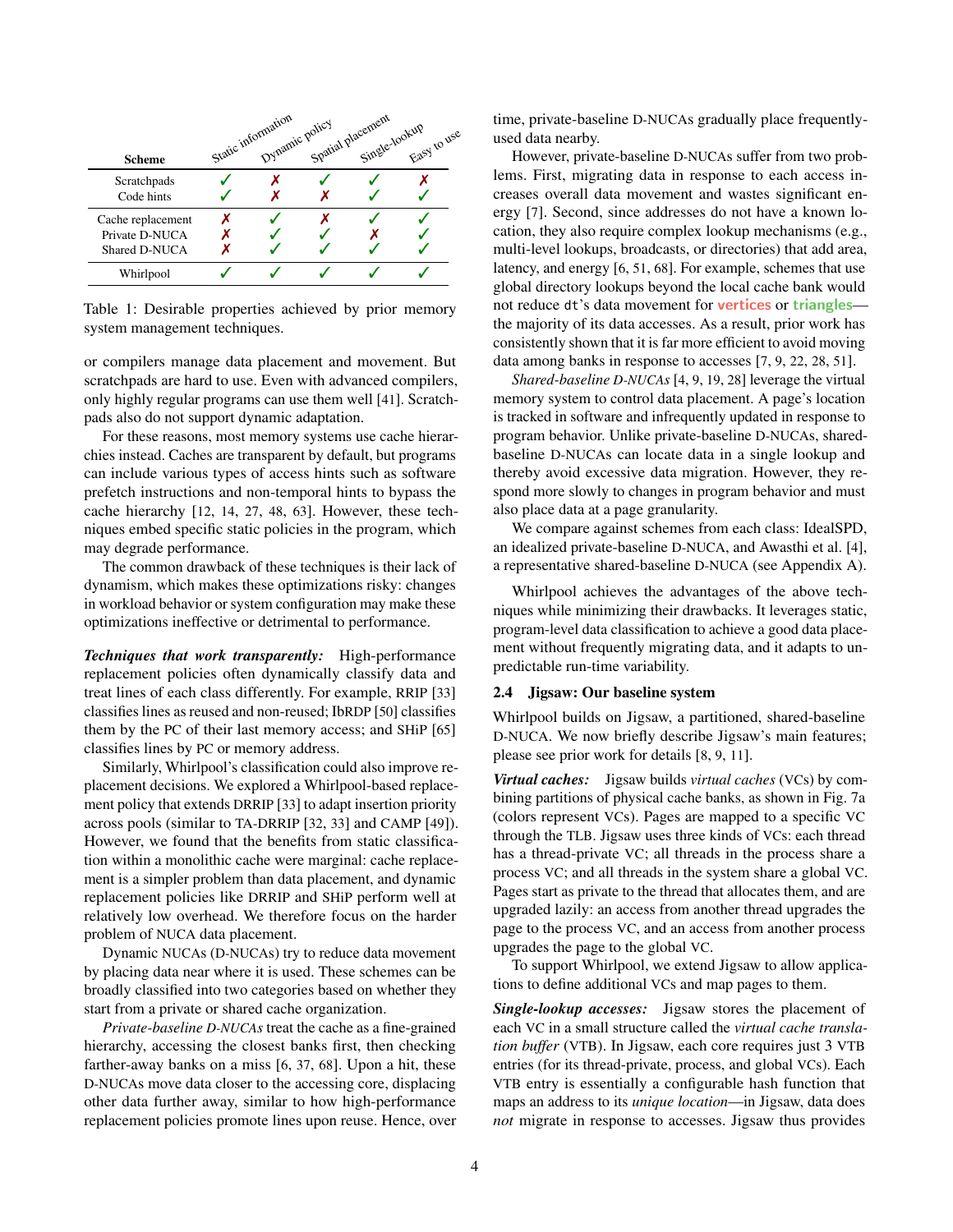<span id="page-4-1"></span>



(a) Jigsaw groups bank partitions into virtual caches (VCs).

(b) The VTB controls data placement across banks.

Figure 7: Overview of Jigsaw, our baseline NUCA system.

single-lookup accesses. The VTB controls data placement by dividing the access stream across banks, as shown in [Fig. 7b.](#page-4-1)

*Reconfigurations:* A lightweight OS runtime periodically (every 25 ms in our implementation) reconfigures the cache, sizing and placing VCs to minimize data movement. It does so using a simple model of memory access time that accounts for both cache misses and cache access latency. To account for cache misses, Jigsaw monitors *miss rate curves*, i.e. miss rate vs. VC size [[11](#page-13-9), [52](#page-14-14)]. To account for cache access latency, Jigsaw uses the average latency to the closest cache banks needed for a given VC size. From these components, the total latency of a VC is simply the sum of VC access latency (access rate  $\times$  network and bank latency) and memory latency (miss rate  $\times$  miss penalty).<sup>[1](#page-4-2)</sup>

The runtime builds the total latency curves for each VC and uses them to partition cache capacity. Traditional cache partitioning schemes try to minimize cache misses and partition using miss rate curves [[52](#page-14-14), [55](#page-14-15)]. By using latency curves instead of miss rate curves [[11](#page-13-9)], Jigsaw will not use cache banks when their reduction in miss rate does not offset their added network latency. For example, dt fits in half the cache banks, so the remaining banks are not used [\(Fig. 4\)](#page-2-0).

Whirlpool chooses VC sizes identically to Jigsaw, with the only difference being that each memory pool gets its own VC. [Fig. 8a](#page-4-3) shows the miss rate curves for dt, and [Fig. 8b](#page-4-3) shows the latency curves and the sizes chosen for each VC: in this case, the full working set fits on cache, so Jigsaw chooses the sizes that minimize each VC's total latency.

After sizing VCs, the reconfiguration algorithm places them in cache banks. We use Jigsaw's trading placement algorithm [[11](#page-13-9)], which initially places data using a simple, greedy heuristic, and then trades capacity between VCs to reduce data movement. The key idea is *access intensity*: lines that are accessed more frequently pay a larger penalty for poor placement, and should therefore be placed closer to cores that access them. Intensity is given as access rate per capacity, i.e. a VC's access rate divided by its size (APKI per

<span id="page-4-3"></span>

Figure 8: dt's memory performance vs. VC size: (a) Lastlevel cache misses. (b) Cycles per instruction stalled on data.

MB). For example, the pools in dt are accessed at a similar rate, but since points is one-eighth the size of **triangles**, its access intensity is  $8 \times$  larger. Intensity essentially says how many accesses are affected by placing a chunk of capacity of fixed size, and it lets us compute if trading capacity between two VCs reduces data movement.

Jigsaw outperforms state-of-the-art D-NUCAs and adds small overheads [[9](#page-13-5), [11](#page-13-9)]. In hardware, Jigsaw adds less than 0.6% area overhead over LLC banks; in software, Jigsaw consumes less than 0.4% of system cycles. Whirlpool extends Jigsaw to support static classification of data into pools by building VCs for each pool. We make small modifications to Jigsaw to exploit opportunities presented by static classification, but do not modify its core hardware mechanisms or software reconfiguration runtime.

# <span id="page-4-0"></span>3. Whirlpool with Manual Classification

We now present the design of Whirlpool and explore how it reduces data movement by combining static, program-level classification with dynamic caching policies.

Whirlpool classifies data used by an application into different regions, which we call memory pools. Memory pools let Whirlpool manage data that has similar access patterns as a single entity. It is also the granularity at which Whirlpool gathers information to drive dynamic policies.

In this section, we present an interface that lets an application programmer create memory pools and tag data used by the application to different pools. We then explore how Whirlpool improves placement through case studies. In [Sec. 4,](#page-7-0) we present a profiling framework that automatically classifies data into memory pools.

## 3.1 Application programming interface

In our implementation, a pool is an independent region of heap-allocated memory. Our memory allocator ensures that pages belong to exactly one pool (or none) at a time, so that we can use the virtual memory system to classify data into pools, as in Jigsaw.

The programmer creates a new memory pool by calling:

**pool\_t** pool\_create();

<span id="page-4-2"></span><sup>&</sup>lt;sup>1</sup> This simple model ignores memory-level parallelism, but we find it works well. Alternatively, we could model energy; this would penalize misses more and change tradeoffs somewhat.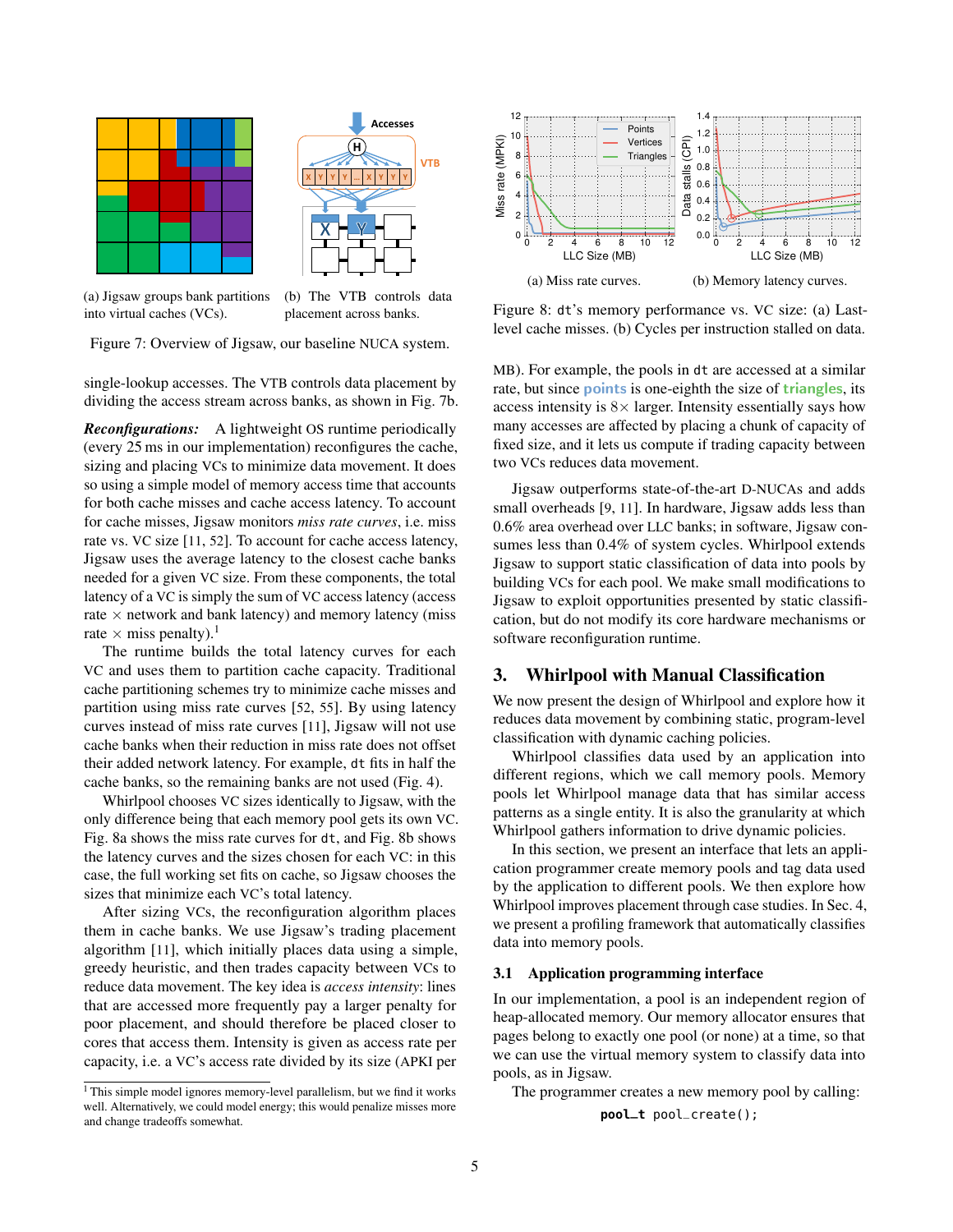which returns an id for the newly created pool. To allocate size bytes of memory from the pool, the programmer calls:

**void**\* pool\_malloc(**size\_t** size, **pool\_t** pool\_id); Similarly, other variants like pool\_calloc, pool\_realloc, etc. augment the standard arguments with pool\_id.

This API lets the programmer tune the application's cache performance by providing high-level hints at memory allocation time. At first, it might seem to be a tedious task for the programmer to reason about the access patterns and cache locality of different data. However, we find it often suffices to identify a few prominent data regions and allocate them to different pools. Thus, only a few lines of code need to be modified to port applications manually to Whirlpool.

[Table 2](#page-5-0) shows the applications we have manually ported, their key data structures, and the lines of code changed. Overall, Whirlpool improves performance on these applications by 7.3% over Jigsaw and reduces data movement energy by 12%. Detailed results are presented in [Sec. 4.](#page-7-0)

<span id="page-5-0"></span>

| <b>Application</b>          | Pools | Data structures                    | LOC |
|-----------------------------|-------|------------------------------------|-----|
| Breadth-first search        | 4     | Vertices, edges, frontier, visited | 16  |
| 3<br>Delaunay triangulation |       | Points, vertices, triangles        | 11  |
| Maximal matching<br>3       |       | Vertices, edges, result            | 13  |
| Delaunay refinement         | 3     | Vertices, triangles, misc          | 8   |
| Maximal independent set     | 3     | Vertices, edges, flags             | 13  |
| Spanning forest             | 3     | Union-find parents, output tree,   | 13  |
|                             |       | input edges                        |     |
| Minimal spanning forest     | 3     | Union-find parents, output tree,   | 11  |
|                             |       | input edges                        |     |
| Convex hull                 | 2     | Points, hull array                 | 10  |
| 401.bzip2                   | 4     | arr1, arr2, ftab, tt               | 43  |
| 470.1bm                     | 2     | Source and destination grids       | 21  |
| $429$ mcf                   | 2     | Nodes and arcs                     | 14  |
| 436.cactusADM               | 2     | variables,<br>Pugh<br>staggered-   | 53  |
|                             |       | leapfrog grid data                 |     |

Table 2: Pools found manually in various applications, plus lines of code (LOC) modified while porting to Whirlpool.

#### 3.2 Modifications to baseline system

*System calls to manage VCs:* We expose VCs to user-level programs with a few additional system calls: sys\_vc\_alloc allocates a user-level VC, returning its unique id; sys\_vc\_free deallocates an existing VC; and sys\_vc\_tag tags a range of pages with a user-level VC. We also modify sys\_mmap to optionally tag new pages with a specific VC. These system calls perform the adequate checks to ensure safety (e.g., allowing each process to map pages only to its own user-level VCs).

Our allocator uses this low-level interface to map each pool to a different VC and tag pages from each pool with the right VC id. Our implementation is built on top of Doug Lea's malloc [[40](#page-14-16)], but other allocators could be used instead.

*Support for more VCs per core:* The baseline Jigsaw system supports 3 VTB entries per core for thread-private, process, and global VCs. To support user-level VCs, we add extra VTB entries and utility monitors (specifically, GMONs [[11](#page-13-9)]). As we will see, supporting up to 4 pools is enough for most

programs. In the 4-core system, Whirlpool adds 6 KB in VTB entries and 24 KB of monitors, or 0.3% of cache area.

*Bypassing VCs:* Programs often have data structures that get negligible reuse in the cache, and it is more efficient for them to bypass the cache entirely [[62](#page-14-17)]. Bypassing is particularly beneficial in Whirlpool, since its static classification helps accurately identify data that should be bypassed.

We therefore extend Jigsaw to support bypassing VCs. We add a bypass bit to each VTB entry. Bypassed VCs have no LLC space allocated, and their L2 misses go directly to main memory. Bypassing is allowed only if the VC is accessed by a single thread. Coherence is maintained by invalidating the VC in the LLC when it enters bypassing mode (extending Jigsaw's existing reconfiguration mechanism [[11](#page-13-9)]), and by invalidating the VC in the L2 when it exits bypassing mode. Finally, Jigsaw's software runtime decides whether to bypass a VC by modifying the inputs to its existing partitioning algorithm. Specifically, it excludes cache access latency in its access latency model if the VC is allocated no space. With this trivial change, the partitioning algorithm will only allocate space to a VC when bypassing hurts performance (see below).

We evaluate both Jigsaw and Whirlpool with this optimization, but since Jigsaw does not separate data that gets reuse from data that does not, we find that VC bypassing is more useful in Whirlpool.

Other Jigsaw components are unmodified. In particular, the OS remains in charge of reconfiguring the cache, and the reconfiguration algorithm stays the same. Additional VCs add 0.2% of system cycles to reconfigurations.

#### 3.3 Whirlpool case studies

We now present several case studies that show how Whirlpool adapts to various sources of variability.

*Whirlpool benefits from bypassing:* Whirlpool decides whether to bypass VCs by modifying the latency curve. [Fig. 9](#page-6-0) shows how this is done for the PBBS benchmark mis (maximal independent set). Whirlpool changes Jigsaw's memory latency model to model bypassing for VCs accessed by a single thread. Specifically, the total latency curve at a VC size of zero excludes the cache access latency. This is the only change needed, as the partitioning algorithm will then only allocate space if doing so reduces data movement vs. bypassing.

mis has two pools, vertices and edges. Vertices cache well, but **edges** do not. Whirlpool gives the full cache to vertices and bypasses edges. This is only possible because of Whirlpool's static classification, which quickly identifies edges so they can be bypassed. Jigsaw does not separate accesses to vertices and edges, so it cannot allocate capacity specifically to vertices and it must always check the cache to maintain coherence.

[Fig. 10](#page-6-1) analyzes mis's performance, data movement energy, and LLC accesses. We compare Whirlpool against S-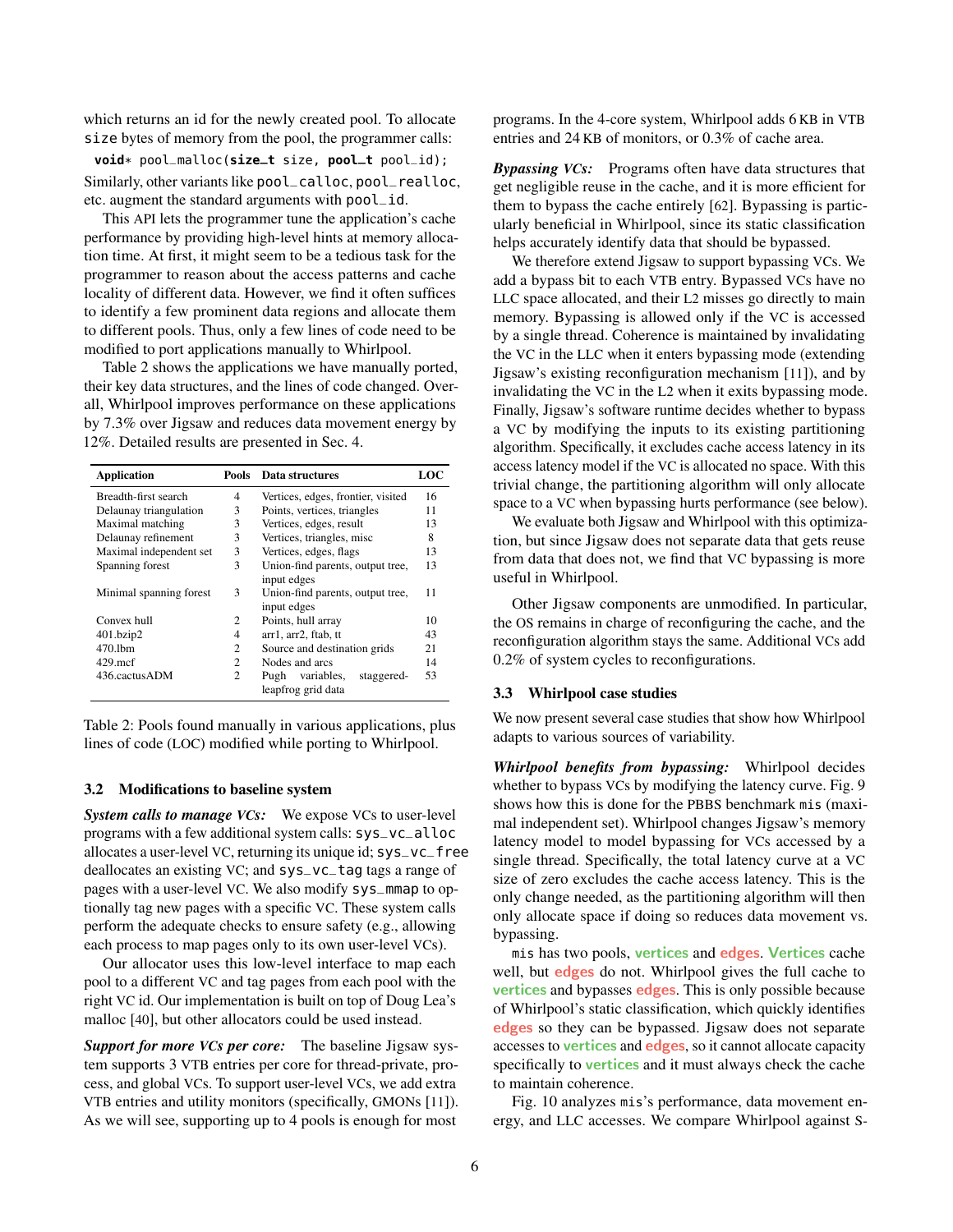<span id="page-6-0"></span>

Figure 9: mis's memory performance vs. VC size. Vertices cache well, but edges are streaming. Whirlpool bypasses edges and gives the cache to vertices.

NUCA caches with LRU and DRRIP replacement; IdealSPD, an idealized private-baseline D-NUCA policy that is an upperbound over several prior D-NUCAs; the shared-baseline, pagemigration D-NUCA proposed by Awasthi et al. [[4](#page-13-20)]; and Jigsaw, extended to support bypassing (see [Appendix A\)](#page-11-0).

<span id="page-6-1"></span>

Figure 10: Breakdown of mis's performance, energy, and accesses for different caching schemes.

Whirlpool reduces data movement because its static classification lets it adopt the right policy for each pool. Whirlpool gives enough space to fit vertices, achieving a similar hit rate to DRRIP and thus reducing memory energy. It also immediately bypasses accesses to edges, *without first checking a cache bank*. This reduces network and cache bank energy significantly over the other policies. In contrast, IdealSPD checks multiple banks (nearby banks first, then remote banks), and thus consumes the most energy. Meanwhile, Awasthi gets stuck at a small capacity allocation, incurring more misses than the other schemes. (Although Awasthi performs poorly on mis and several other benchmarks, it outperforms S-NUCA and saves energy on average; see [Sec. 4.](#page-7-0)) Whirlpool improves mis's performance by 38% over Jigsaw and reduces data movement energy by 53%.

*Whirlpool adapts to application phases:* Unlike prior techniques that leverage static information through fixed policies, Whirlpool uses dynamic policies that can adapt to timevarying program behavior. [Fig. 6](#page-2-3) showed one example for the SPEC CPU2006 benchmark lbm; [Fig. 11](#page-6-2) shows another for the PBBS benchmark refine (Delaunay refinement).

<span id="page-6-2"></span>

(b) Latency curves at  $\frac{1}{2}$  B cycles. (c) Latency curves at 1 B cycles.

Figure 11: refine has irregular phase changes. Whirlpool dynamically adapts its allocations and placement to retain the data structures that have reuse.

refine accesses two main data structures, triangles and vertices, as well as other miscellaneous data in the misc pool. For most of refine's execution, its working set fits easily on chip [\(Fig. 11b\)](#page-6-2). However, at irregular intervals, its behavior changes for roughly 100 M cycles: vertices becomes streaming, *triangles* starts fitting on cache, and misc's working set increases substantially [\(Fig. 11c\)](#page-6-2).

Whirlpool adapts to this unpredictable behavior, changing its allocations and placement to retain the data structures that cache best. [Fig. 11a](#page-6-2) shows how Whirlpool allocates and places cache space for refine. Time is shown in cycles along the  $x$ -axis, and allocations are indicated by color along the y-axis. Additionally, allocations are sorted by distance from the core along the  $y$ -axis from bottom to top.

For most of refine's execution, **triangles** and **misc** are given small allocations placed near the core, and vertices is given most of the remaining cache space. This placement minimizes data movement because it fits vertices in the cache, and accesses to triangles and misc *miss quickly*. In refine, bypassing triangles and misc is not advantageous (see [Fig. 11b\)](#page-6-2), but placing them nearby helps by reducing network traffic.

During phase changes, this pattern inverts: vertices is streaming and is given a small allocation placed near the core, and the remaining cache space is given to either triangles or misc (depending on whether **triangles** fits).

## 3.4 Whirlpool with parallel applications

In addition to reducing data movement in sequential applications, Whirlpool benefits parallel applications by running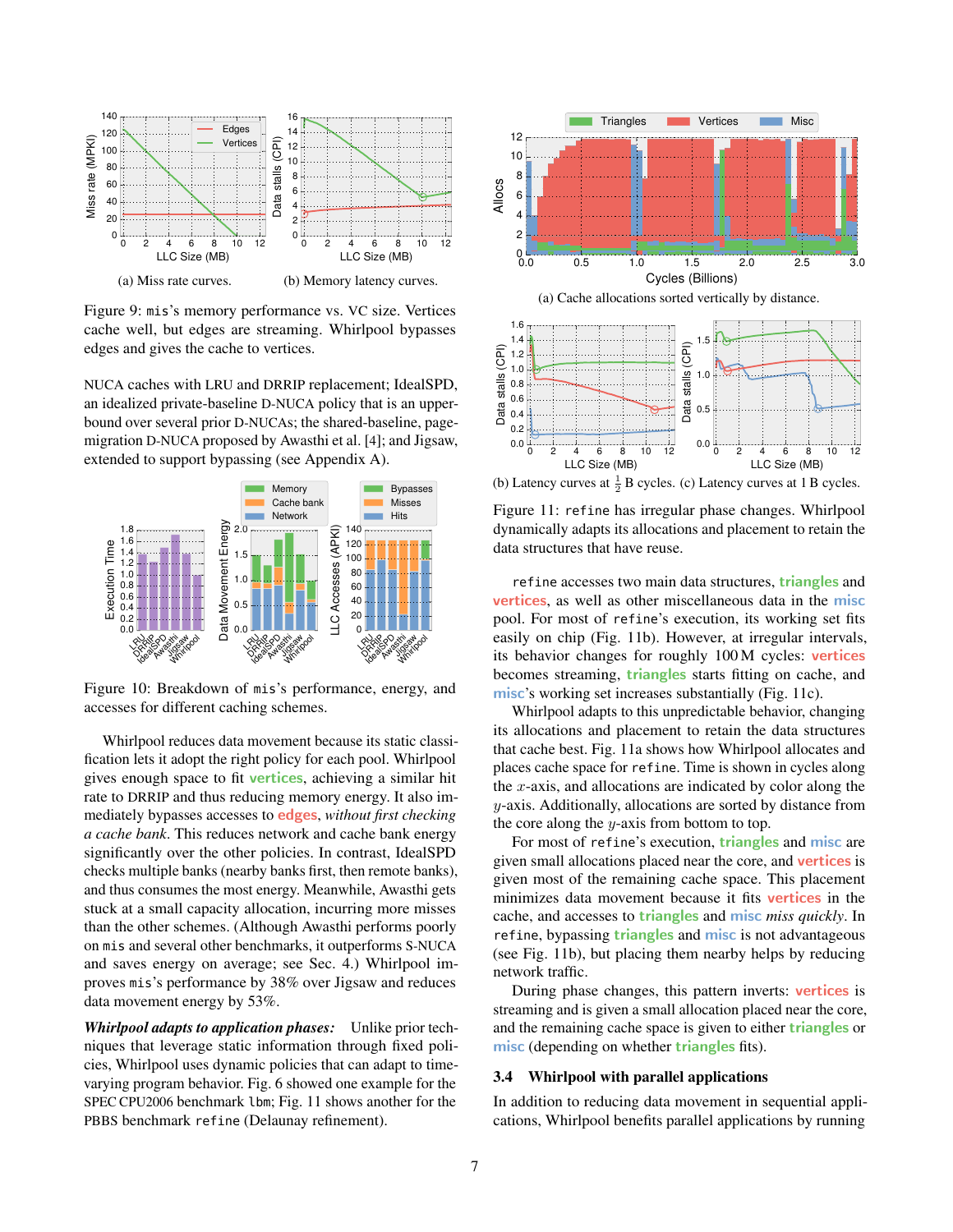tasks close to their data. Whirlpool makes small changes to task-parallel runtimes, letting it rapidly benefit many applications with minimal programmer burden.

*Conventional work-stealing:* Work-stealing [[13](#page-13-23)] is the most widely-used scheduling technique for task-parallel programs. Each thread has a queue of ready tasks, to which it enqueues and dequeues work. When a thread runs out of work, it tries to steal tasks from a randomly-selected thread's queue. Work-stealing makes task enqueues and dequeues cheap and achieves good load balance, but, over time, each core ends up accessing data used by many tasks, hurting locality. Since work-stealing causes poor reference locality, D-NUCAs alone cannot achieve a good data placement [[11](#page-13-9)]. For example, as shown in [Fig. 13,](#page-7-1) Jigsaw performs the same as S-NUCA because most data is accessed from multiple cores and mapped to the single process-level VC.

*Partitioned work-stealing (PaWS):* Inspired by prior work on locality-aware placement and stealing [[11](#page-13-9), [16](#page-13-24), [67](#page-14-18)], we develop simple extensions to improve reference locality. We leverage that, in many applications, the data accessed by each task is known when the task is created. PaWS partitions program data evenly among cores, and enqueues tasks to the core that has its input data instead of the thread's local queue, as shown in [Fig. 12.](#page-7-2) PaWS also preferentially steals tasks from neighboring cores instead of at random.

<span id="page-7-2"></span>

Figure 12: Partitioned work-stealing (PaWS) in Whirlpool on a 16-core system. In PaWS, each core works on a partition of the input and preferentially steals tasks from nearby cores. Colors indicate affinity between tasks and data.

We evaluate PaWS on six memory-intensive applications from several benchmark suites: mergesort [[57](#page-14-19)], delaunay [[60](#page-14-4)], fft [[26](#page-13-25)], pagerank [[58](#page-14-20)], connectedComponents [[5](#page-13-26)], and triangleCounting [[5](#page-13-26)]. The first three use regular data structures that are trivial to evenly partition across cores. The last three are irregular graph algorithms, for which different partitionings can have a large impact on performance. We use METIS [[35](#page-13-27)] to evenly partition their input graphs while minimizing the number of edges across partitions.

[Fig. 13](#page-7-1) shows that PaWS improves performance moderately over Jigsaw when running on a 16-core system (up to

<span id="page-7-1"></span>

Figure 13: Performance of S-NUCA, Jigsaw, Jigsaw with PaWS, and Whirlpool with PaWS on parallel applications.

19% on pagerank). Jigsaw + PaWS improves performance because locality improves in the private caches and more data remains in the thread-private VC for longer. However, over time, work-stealing still causes a large fraction of the data to be accessed from multiple cores, leading to poor data placement in Jigsaw (and other schemes, e.g. R-NUCA [[28](#page-13-6)]).

*Whirlpool with PaWS:* Whirlpool makes it easy for PaWS to benefit from improved spatial placement in shared caches. We simply map data from each partition to a separate pool. Although load imbalance causes data to be accessed by multiple cores, each pool's VC is still placed close to the cores that use it. As shown in [Fig. 13,](#page-7-1) this results in much higher gains over Jigsaw: from 6.5% higher performance and 22% lower data movement energy on mergesort, to 67% higher performance and  $2.6 \times$  lower data movement energy on connectedComponents.

In summary, Whirlpool with PaWS dramatically improves the performance and efficiency of parallel programs. Moreover, it requires only small changes to existing schedulers, and retains a familiar and productive programming model.

# <span id="page-7-0"></span>4. WhirlTool: Automated Data Classification

While specifying pools manually gives full control to the programmer, modifying program code is not always practical. We now use the insights from [Sec. 3](#page-4-0) to design Whirl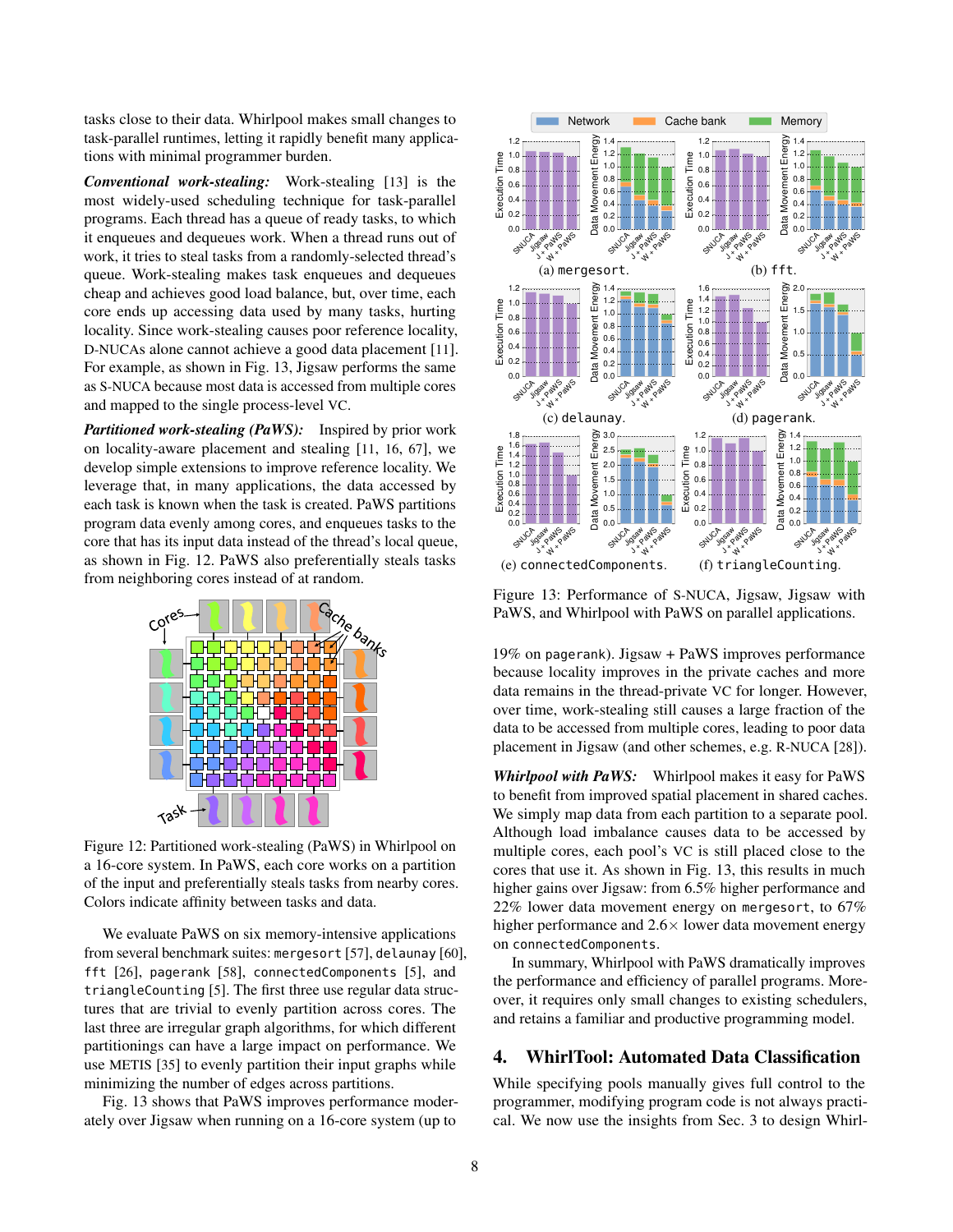Tool, a profile-guided tool that automatically classifies data into pools. WhirlTool works on unmodified binaries, often matches and sometimes outperforms our manual classification, and introduces small overheads. WhirlTool is publicly available at http://people.csail.mit.edu/sanchez.

<span id="page-8-0"></span>

Figure 14: WhirlTool overview.

WhirlTool consists of three main components, shown in [Fig. 14.](#page-8-0) First, the *WhirlTool profiler* tracks a program's memory allocations and profiles their access patterns. Specifically, we sample their stack distance distributions at regular intervals. Second, the *WhirlTool analyzer* clusters allocations into pools using the profiled stack distributions. Third, the *Whirl-Tool runtime* replaces the default memory allocator and transparently maps each allocation to its assigned pool. Profiling and analysis are performed once (e.g., during compilation).

#### 4.1 WhirlTool profiler

To limit profiling information, Whirlpool identifies memory allocations by their *callpoint*, and profiles all allocations from the same callpoint as a single entity. This heuristic is motivated by our experience in manually porting applications, where we observed that semantically different data tend to be allocated from different points. Specifically, we produce each callpoint id by walking the stack and hashing the last two return PCs.

WhirlTool profiles applications to gather the miss rate curve of each callpoint [[24](#page-13-28), [61](#page-14-21)], then uses a distance metric based on miss rate curves to cluster callpoints into a small number of pools (discussed below). The profiler periodically records miss rate curves for all callpoints, which is important to distinguish allocations that are similar on average but whose behavior varies over time (e.g., lbm in [Sec. 2.2\)](#page-2-4).

We implement the profiler as a Pintool [[44](#page-14-22)], though we note that profiling could be done in Jigsaw hardware directly. We sample miss rate curves every 50 M instructions. This produces 200 KB–1.25 MB of data on our benchmarks. We train WhirlTool with short runs (e.g., using SPEC CPU2006 train input sets) by default. As we show in [Sec. 4.4,](#page-9-0) WhirlTool is quite robust to input set changes.

#### 4.2 WhirlTool analyzer

The *WhirlTool analyzer* progressively clusters callpoints into a small number of pools. Clustering uses a distance metric between pools that reflects *how many additional misses are incurred by clustering them*.

*Distance metric:* WhirlTool computes the distance between two pools by using their miss rate curves. First, WhirlTool estimates the *combined miss rate curve*, i.e., the curve that would result if both pools were grouped. We have developed a simple method to compute this curve, presented in [Ap](#page-12-0)[pendix B.](#page-12-0) Second, WhirlTool computes the *partitioned miss rate curve*, i.e., the curve that results from partitioning capacity between both pools. This results in fewer misses than the combined curve, since partitioning favors the pool that uses the cache best.

In principle, we could find the optimal partitioning between both pools at every size, but in practice doing so is computationally expensive [[9](#page-13-5), [52](#page-14-14)]. Instead, we compute the convex hulls of each input miss rate curve (a linear-time operation [[45](#page-14-23)]), and then partition the full capacity in a single pass using convex optimization (i.e., hill climbing). This performance could be practically realized by using partitioning within each VC to achieve convex performance [[10](#page-13-29)].

On a single interval, we define the distance between two pools as the area between their combined and partitioned curves. [Fig. 15](#page-8-1) shows an example. We combine a cachefriendly pool  $(m1)$  with two other pools  $(m2 \text{ and } m3)$  in the left and right figures. In the left figure, both  $m1$  and  $m2$  cache well, so there is little penalty from combining them. This is reflected in the small difference between their combined and partitioned miss rate curves. However, in the right figure, m3 does not cache well, and it thus interferes more with m1. Combining these pools is a bad idea, since doing so will add many unnecessary misses to  $m1$ . This is reflected in the larger difference between their combined and partitioned miss rate curves.

<span id="page-8-1"></span>

Figure 15: WhirlTool measures the distance between two pools as the additional misses incurred by combining the pools vs. partitioning them separately.

Finally, the distance between two pools is the sum of distances of their per-interval curves. This way, pools accessed in non-overlapping intervals have a small distance, even though they may have very distinct access patterns when active. This benefits programs that use different data over distinct phases, as they can use a small number of pools without degradation.

*Agglomerative clustering:* WhirlTool uses a simple algorithm to cluster callpoints into pools. It first places each callpoint in a separate pool, and computes the pairwise distances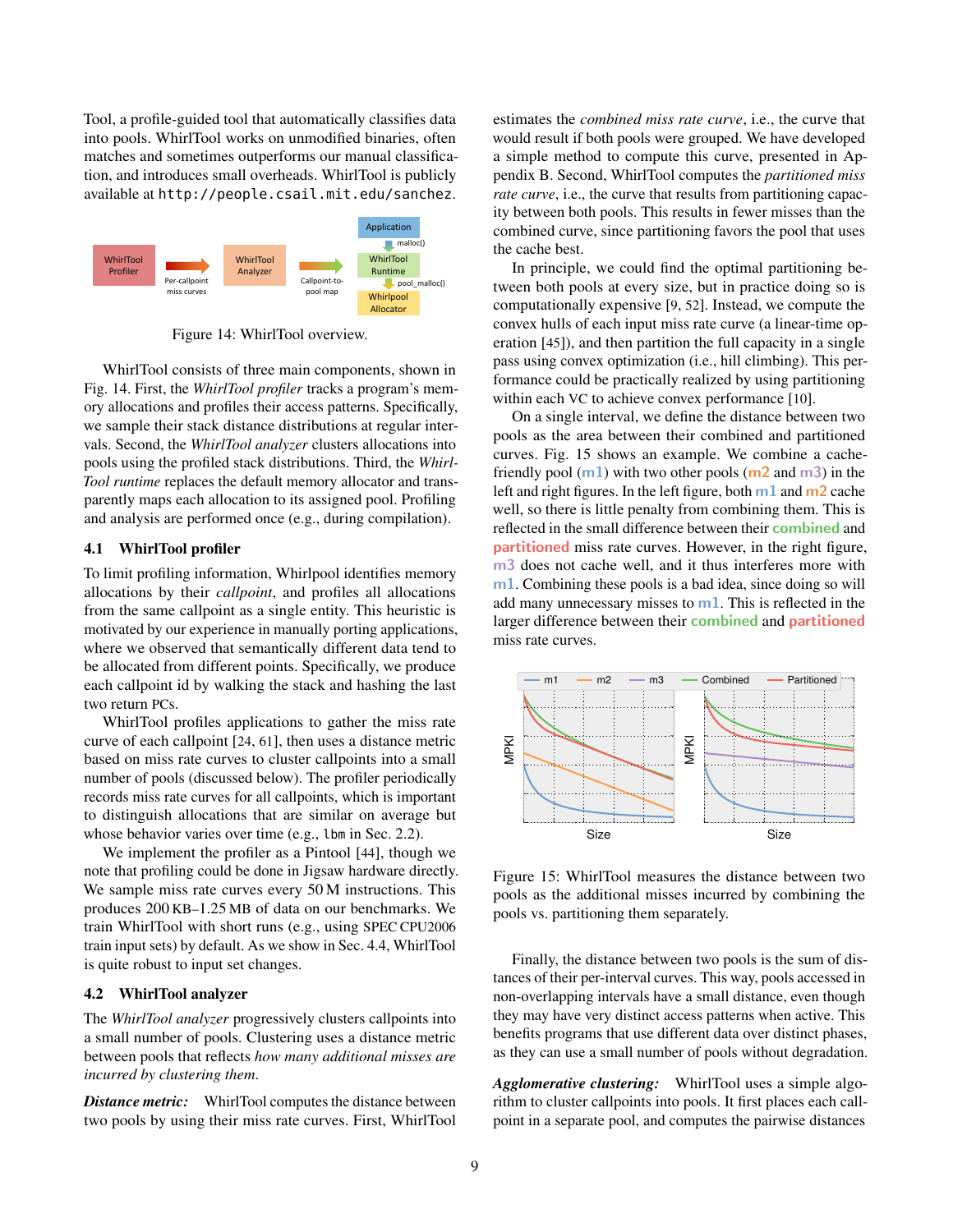<span id="page-9-2"></span>

Figure 16: Speedup of WhirlTool over Jigsaw with 2, 3, and 4 pools. A red dot shows the performance achieved by manual classification for the applications we ported by hand [\(Table 2\)](#page-5-0).

<span id="page-9-1"></span>

Figure 17: Hierarchical clustering with WhirlTool. Each graph shows the distance  $(x\text{-axis})$  among callpoints and clusters (y-axis). Colors indicate how WhirlTool clusters callpoints into 3 pools.

between all pools. Then it proceeds iteratively. Each iteration merges the two closest pools, and computes the distance of the resulting pool to all the remaining pools. The result is a hierarchical clustering that gives the callpoint-to-pool mapping for different numbers of desired pools, as shown in [Fig. 17.](#page-9-1) This procedure takes  $O(n^2)$  time with n callpoints, but we find the runtime acceptable (a few seconds) for the applications we evaluate, which have 10s-100s of callpoints. In most applications, we observed that 2-4 pools suffice to capture most of the benefits of Whirlpool [\(Sec. 4.4\)](#page-9-0).

# 4.3 WhirlTool runtime

WhirlTool's runtime replaces the system's memory allocator. On each allocation call, the tool finds the callpoint id and calls the Whirlpool allocator with the corresponding pool. Allocations from an unprofiled callpoint use the threadprivate pool. This instrumentation incurs small overheads, at most 0.01% over all our benchmarks (some of which have frequent allocations).

## <span id="page-9-0"></span>4.4 WhirlTool analysis

*Sensitivity to the number of pools:* [Fig. 16](#page-9-2) shows how WhirlTool's performance changes with the number of pools. Each group of bars show the performance of a specific application over Jigsaw. Each bar in the group shows performance for a given number of pools, from 2 to 4. We include SPEC CPU2006 and single-threaded PBBS applications running with their largest input sets. WhirlTool uses profiling data from the train input sets for SPEC CPU2006 and the small

input sets for PBBS applications. For manually-ported applications [\(Sec. 3\)](#page-4-0), a dot shows the number of pools used by manual classification  $(x$ -axis) and the performance it achieves  $(y-axis)$ . As we can see, performance improves by 5-15% for several applications, and mis is 38% faster.

In general, moving from 2 to 3 pools improves performance somewhat on a few applications, while 4 pools shows negligible improvements. Some applications (e.g., gcc, soplex) show a slight decrease in performance with more pools. This happens because these applications have significant variability, and partitioning their data more finely makes phase changes somewhat worse. Given these results, we consider 3 pools to be the right tradeoff, and use 3 pools in subsequent results.

*WhirlTool vs. manual classification:* [Fig. 16](#page-9-2) also shows that WhirlTool matches the performance of manual classification for most applications, and outperforms it in some cases (e.g., bzip2). Only cactus performs slightly worse with automatic classification.

*Sensitivity to training data:* WhirlTool's performance is robust across input sets on most applications. To quantify this, we compare WhirlTool's performance when using the default training input sets (train/small) for profiling vs. the full input sets used in our experiments (ref/large). WhirlTool's performance is only significantly different in 4 out of the 31 applications, shown in [Fig. 18.](#page-9-3) In these applications, the training inputs result in lower performance than when using the full inputs, e.g. by 5.5% for leslie and by 6.7% for omnet. This happens because the training inputs exhibit different access patterns than the full inputs. However, over all benchmarks WhirlTool is robust to different inputs, yielding just 0.4% lower performance on training inputs.

<span id="page-9-3"></span>

Figure 18: WhirlTool's sensitivity to training inputs.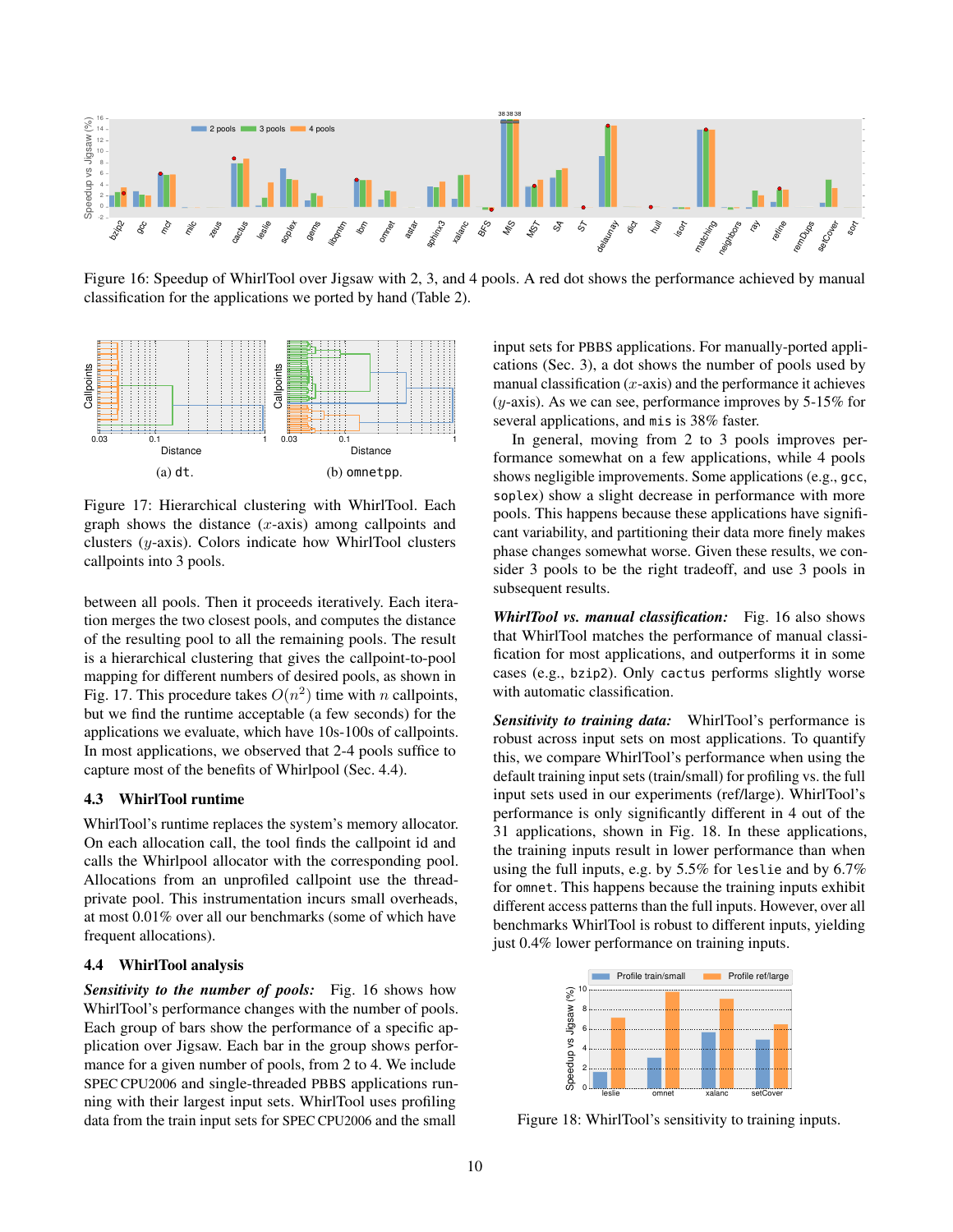# 4.5 WhirlTool evaluation

[Fig. 19](#page-10-0) and [Fig. 20](#page-10-1) give two examples of how WhirlTool achieves similar benefits to manual classification.

<span id="page-10-0"></span>

Figure 19: Breakdown of cactus's performance, energy, and accesses for different caching schemes.

cactus has two memory regions, only one of which gets good reuse. WhirlTool correctly identifies these pools, letting Whirlpool cache the former near the core and bypass the latter [\(Fig. 19\)](#page-10-0). Meanwhile, Jigsaw cannot distinguish between pools and must use more cache banks to retain the working set. As a result, Whirlpool significantly reduces network traffic over Jigsaw, and reduces overall data movement energy by 42%. Reducing network traffic also reduces network latency, and Whirlpool improves performance over Jigsaw by 8.6%.

<span id="page-10-1"></span>

Figure 20: Breakdown of SA's performance, energy, and accesses for different caching schemes.

SA offers an interesting contrast. Rather than using fewer banks to reduce network latency over Jigsaw, Whirlpool uses more banks to reduce cache misses [\(Fig. 20\)](#page-10-1). WhirlTool identifies the pools in SA that cache well, and Whirlpool can thus retain more of the working set and reduce main memory accesses. But in order to do so, it uses more banks—which can be seen in the higher network energy. Overall, this is a good tradeoff, and Whirlpool reduces data movement energy by 15% over Jigsaw while improving performance by 7.3%.

*Single-threaded applications:* We now extend these case studies across many benchmarks. [Fig. 21](#page-10-2) compares Whirlpool's overall performance and data movement energy with S-NUCA, IdealSPD, Awasthi et al., and Jigsaw over the 31 memoryintensive applications from SPEC CPU2006 and PBBS.

<span id="page-10-2"></span>

Figure 21: Breakdown of overall performance, energy, and accesses for different caching schemes across all singlethreaded benchmarks.

Individual applications see large improvements, e.g., up to 53% lower data movement energy and 38% speedup in mis. However, average gains are more muted: Whirlpool reduces data movement energy over Jigsaw by 8.0%, and improves performance by 3.9%. As currently coded, many applications do not expose their memory access heterogeneity across different address regions. With more careful coding, WhirlTool may be able to extract more heterogeneity and improve performance further. As shown in [Fig. 21,](#page-10-2) Whirlpool achieves this by *(a)* placing data closer, which reduces network energy and latency, *(b)* caching data that is more likely to hit, and *(c)* bypassing more selectively than Jigsaw. By contrast, S-NUCA with LRU incurs 51% more data movement energy than Whirlpool and 15% worse performance; S-NUCA with DR-RIP incurs 50% more data movement energy and 14% worse performance; IdealSPD incurs 54% more data movement energy and 18% worse performance; and Awasthi incurs 40% more data movement energy and 15% worse performance. However, while S-NUCA variants are generally slower, IdealSPD has a more bimodal behavior: it performs close to Jigsaw on benchmarks that fit within its private region (e.g., bzip2), but performs the worst of all schemes on benchmarks that do not fit due to unnecessary multi-level lookups that slow down misses and add data movement energy. Similarly, Awasthi performs much better than S-NUCA on benchmarks with small working sets, but performs poorly on benchmarks that need more than four cache banks (Awasthi's initial allocation). As a result, Awasthi significantly reduces network latency and energy but incurs more misses than S-NUCA.

[Fig. 21](#page-10-2) also shows that, while Whirlpool and Jigsaw both benefit from bypassing, Whirlpool benefits more because it can distinguish and bypass pools with no reuse. Without bypassing, Jigsaw is 0.2% slower, while Whirlpool is 1.2% slower.

*Multi-programmed mixes:* We run 20 mixes of randomlychosen, memory-intensive SPEC CPU2006 applications, at both 4 and 16 cores. [Fig. 22](#page-11-1) shows the distribution of weighted speedups in both cases. Each line shows the weighted speedup of a single scheme over the Jigsaw baseline,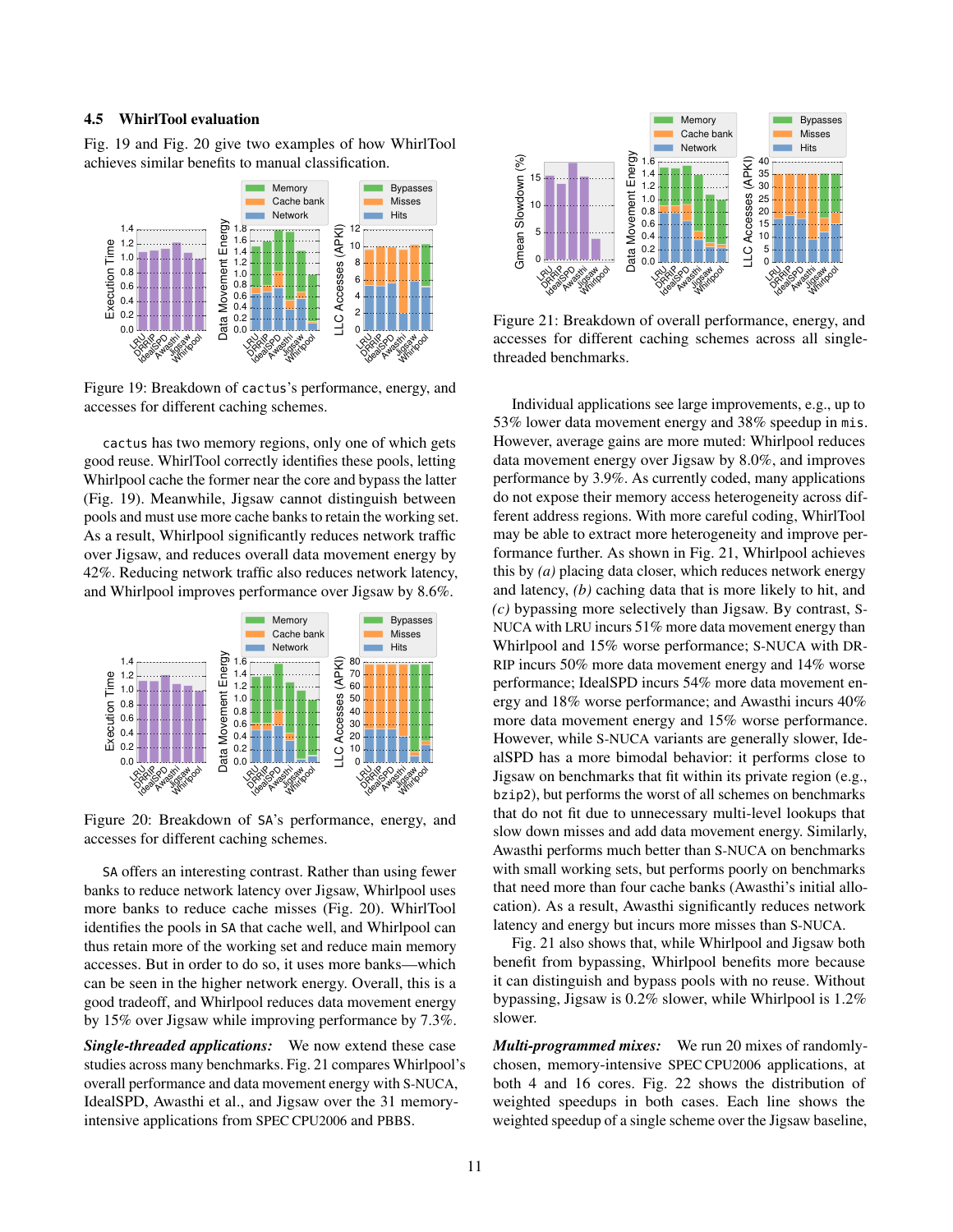sorted along workload mixes  $(x\text{-axis})$  by improvement (inverse CDF). Whirlpool outperforms Jigsaw by up to 13% at 4 cores (5.1% gmean), by up to  $6.4\%$  at 16 cores (3.0% gmean), and improves performance consistently. Improvements are larger with fewer cores because, with more applications, Jigsaw has many choices to improve cache performance even with a single VC per application.

<span id="page-11-1"></span>

Figure 22: Weighted speedup of Whirlpool over Jigsaw for 4 and 16-core systems.

Other schemes perform considerably worse. On 4- and 16-core mixes, Whirlpool outperforms S-NUCA by 32%/62% respectively, DRRIP by 25%/52%, IdealSPD by 30%/50%, and Awasthi by 18%/25%. This is because Jigsaw gathers detailed information about each VC over all possible allocations, allowing it to carefully optimize data placement at each reconfiguration.

# <span id="page-11-3"></span>5. Additional Related Work

Awasthi et al. [[4](#page-13-20)] propose a D-NUCA scheme that uses page coloring to periodically migrate a few most heavily accessed pages to nearby banks. The scheme uses simple hardware extensions and an OS runtime, similar to Whirlpool. Because Awasthi manages individual pages, it doesn't require tagging pools. But per-page monitoring also limits the information Awasthi can gather, and it therefore places pages incrementally using a simple heuristic that can get stuck in local optima (see [Fig. 9\)](#page-6-0). In contrast, Whirlpool monitors pools in detail, models end-to-end latency, and performs full reconfigurations, achieving lower AMAT.

SLIP [[22](#page-13-19)] is an insertion policy for single-core NUCAs that seeks to minimize data movement energy. SLIP samples per-page reuse distance distributions, stores them in main memory, and uses an energy optimization unit to decide where to insert lines from different pages. Unlike Jigsaw and Whirlpool, SLIP does not extend to chips with multiple, distributed cores. SLIP also incurs significant storage and logic overheads to decide how far away to insert cache lines at runtime, as it performs very fine-grained (per-page) classification. Instead, Whirlpool relies on distinguishing among the few main classes of data in the program, which makes online adaptation inexpensive.

<span id="page-11-2"></span>

| Cores                        | $4/16$ cores, x86-64 ISA, Nehalem-like OOO, 2 GHz [56]                                                          |
|------------------------------|-----------------------------------------------------------------------------------------------------------------|
| L1 caches                    | 32 KB, 8-way set-associative, split D/I, 4-cycle latency                                                        |
| L <sub>2</sub> caches        | 128 KB private per-core, 8-way set-associative, inclusive,<br>6-cycle latency                                   |
| L <sub>3</sub> cache         | 512 KB per bank, 4-way 52-candidate zcache [54],<br>9 cycle bank latency                                        |
| <b>Coherence</b><br>protocol | MESI, 64 B lines, in-cache directory, no silent drops;<br>sequential consistency                                |
| <b>NUCA NoC</b>              | $5 \times 5/9 \times 9$ mesh, 128-bit flits and links, X-Y routing,<br>3-cycle pipelined routers, 2-cycle links |
| <b>Memory</b>                | 1/4 MCUs, 1 channel/MCU, 120 cycles zero-load latency,<br>12.8 GB/s per channel                                 |

Table 3: Configuration of the simulated 16-core CMP.

Recent work has studied page placement for systems with heterogeneous and non-uniform main memory (NUMA) [[1](#page-13-30), [23](#page-13-31), [69](#page-14-26)]. NUMA techniques also have different goals and constraints than NUCA: main memory is larger and has significantly lower bandwidth, so these designs primarily seek to balance bandwidth over network distance and capacity, and reconfigurations are much more infrequent. Agarwal et al. [[2](#page-13-32)] propose an API that lets programmers give hints on whether allocated memory should be placed in bandwidth- or capacityoptimized memory. Unlike this work, Whirlpool includes a fully-automatic variant and places data dynamically.

# 6. Conclusions

We have presented Whirlpool, a classification-based approach to manage distributed caches. Whirlpool statically classifies data into different pools, which allows dynamic policies to tune the cache to each pool. Unlike prior work, Whirlpool conveys semantic, application-level information about memory usage without fixing the caching policy. We have presented a simple API that allows programmers to classify data, and a profiling tool that works in unmodified binaries and achieves similar performance to manual classification. By leveraging this rich information, Whirlpool significantly outperforms prior work.

# <span id="page-11-0"></span>A. Experimental Methodology

We perform microarchitectural, execution-driven simulation using zsim [[56](#page-14-24)]. We simulate systems with 4 and 16 OOO cores with parameters in [Table 3.](#page-11-2) The 4-core system has a NUCA cache with  $5\times 5$  with  $512$  KB banks (3.1 MB/core), as shown in [Fig. 1.](#page-1-1) The 16-core system has  $9\times9$  banks (2.5 MB/core), as shown in [Fig. 12.](#page-7-2) We compute data movement (uncore) energy using McPAT 1.1 [[42](#page-14-27)] at 22 nm for caches and NoC, and Micron DDR3L datasheets [[46](#page-14-28)] for main memory. Additionally, we evaluated systems with stream prefetchers: Whirlpool's performance relative to other schemes is unchanged. We do not include prefetchers because they add undesirable data movement energy, especially in mixes.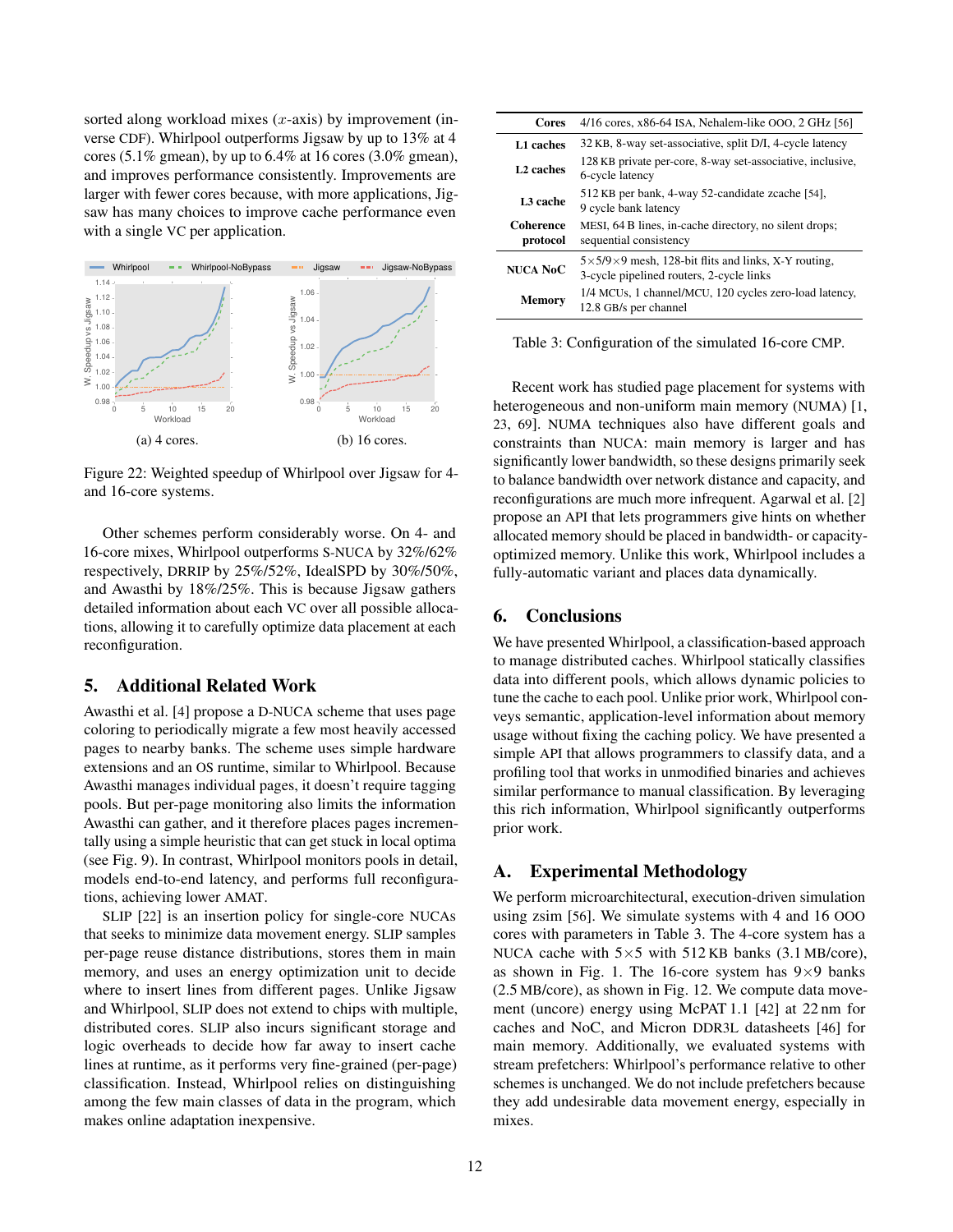We compare Whirlpool with D-NUCA and S-NUCA configurations. Jigsaw and Whirlpool both use latency-aware capacity allocation and trading data placement [[11](#page-13-9)]. For privatebaseline D-NUCAs, we model an idealized shared-private D-NUCA scheme, IdealSPD, which we grant additional capacity. In IdealSPD, each core has a private 1.5 MB L3 that replicates the 3 closest NUCA banks, followed by a fullyprovisioned directory and an exclusive, S-NUCA L4. L4 banks act as a victim cache and are accessed in parallel with the directory to minimize latency. IdealSPD upper-bounds D-NUCA schemes that partition the LLC between private and shared regions, as private (L3) regions do not reduce the capacity of the shared (L4) region. Herrero et al. [[30](#page-13-33)] show that this idealized scheme *always* outperforms several state-of-the-art privatebaseline D-NUCA schemes that include shared-private partitioning, selective replication, and adaptive spilling (DCC [[29](#page-13-34)], ASR [[6](#page-13-18)], and ECC [[30](#page-13-33)]), often significantly (up to 30%). For shared-baseline D-NUCAs, we compare against Awasthi et al. [[4](#page-13-20)], discussed in [Sec. 5.](#page-11-3) We have implemented Awasthi as proposed, sweeping implementation parameters  $\alpha_A$ ,  $\alpha_B$ to find the values that perform best. Other shared-baseline D-NUCAs use placement heuristics that compare unfavorably to Awasthi and Whirlpool; e.g., R-NUCA [[28](#page-13-6)] achieves 6.8%/7.2% lower performance than Awasthi on 4-/16-core mixes of SPEC CPU2006.

We use SPEC CPU2006 and PBBS [[60](#page-14-4)] apps. In singleprogram experiments, SPEC apps are executed for 10 B instructions after fast-forwarding 20 B instructions, and PBBS apps are fast-forwarded to the start of their region of interest, and run for the full region. We consider the applications with  $>5$  L2 MPKI: 15 from SPEC CPU2006 (bzip2, gcc, mcf, milc, zeusmp, cactusADM, leslie3d, soplex, GemsFDTD, libquantum, lbm, astar, omnetpp, sphinx3, and xalancbmk) and 16 from PBBS (all but nbody).

We also simulate mixes of single-threaded SPEC CPU2006 apps, using a fixed-work methodology similar to prior work [[9](#page-13-5), [31](#page-13-35), [33](#page-13-16)]: we run random mixes with 1 B instructions per app after fast-forwarding for 20 B instructions. All apps are kept running until all finish 1 B instructions, and we only consider the first 1 B instructions of each app.

# <span id="page-12-0"></span>B. Modeling Combined Miss Rate Curves

As discussed in [Sec. 4,](#page-7-0) WhirlTool's distance metric needs to estimate the combined miss rate curve of several callpoints. Several prior models predict shared cache interference [[15](#page-13-36), [17](#page-13-37), [25](#page-13-38), [66](#page-14-29)], but these are somewhat complex and computationally expensive. We instead develop a simpler model that lets WhirlTool rapidly estimate the effect of combining pools.

We model the combined miss rate curve using the *flow* of lines through the cache. For simplicity, consider LRU replacement. The idea behind flow is that lines enter the cache at MRU, and are pushed towards LRU by other lines entering the cache, until they are eventually evicted. Flow is the rate that lines are being pushed towards LRU. However,

flow is not constant—hits promote lines rather than evicting them, so flow decreases as lines hit (see [Fig. 23\)](#page-12-1). Hence, *the flow at a given point in the miss rate curve is equal to the miss rate at that size*.

Flow is useful because it gives a simple way to combine miss rate curves: when two pools are merged, accesses from either pool push lines from both pools towards LRU. In other words, flow is additive. But the rate at which lines are pushed depends on both their fraction of flow—infrequently-accessed pools have little effect on the combined miss rate curve and how far they have already been pushed. [Listing 1](#page-12-2) gives pseudocode for the model.

```
def combineMissCurves(m1, m2):
s1, s2 = 0, 0
for s = 0 to N:
    m[s] = m1[s1] + m2[s2]s1 := m1[s1] / m[s]s2 \leftarrow m2[s2] / m[s]return m
```
Listing 1: Simple model for combining miss rate curves.

One way to think about this model is that it has a single "write head" at s and two "read heads" at s1 and s2. At each step, it writes  $\bf{m}$  by reading the input miss rate curves at  $\bf{m}1$ and m2, then moves the read heads through their input curves according to their relative flows. [Fig. 23a](#page-12-1) shows an example.

<span id="page-12-1"></span>

Figure 23: WhirlTool's simple model to combine miss rate curves.

This model has several desirable properties. It is commutative and associative, so the order in which pools are combined does not matter. It will correctly recombine similar access patterns into a similar result, so the model is insensitive to arbitrary divisions of single pool into subpools (see [Fig. 23b\)](#page-12-1). It also produces small changes when adding a pool that is accessed infrequently.

# Acknowledgments

We thank Harshad Kasture, Suvinay Subramanian, Po-An Tsai, Xiaosong Ma, and the anonymous reviewers for their helpful feedback. This work was supported in part by NSF grants CCF-1318384 and CAREER-1452994, and by a Samsung GRO award.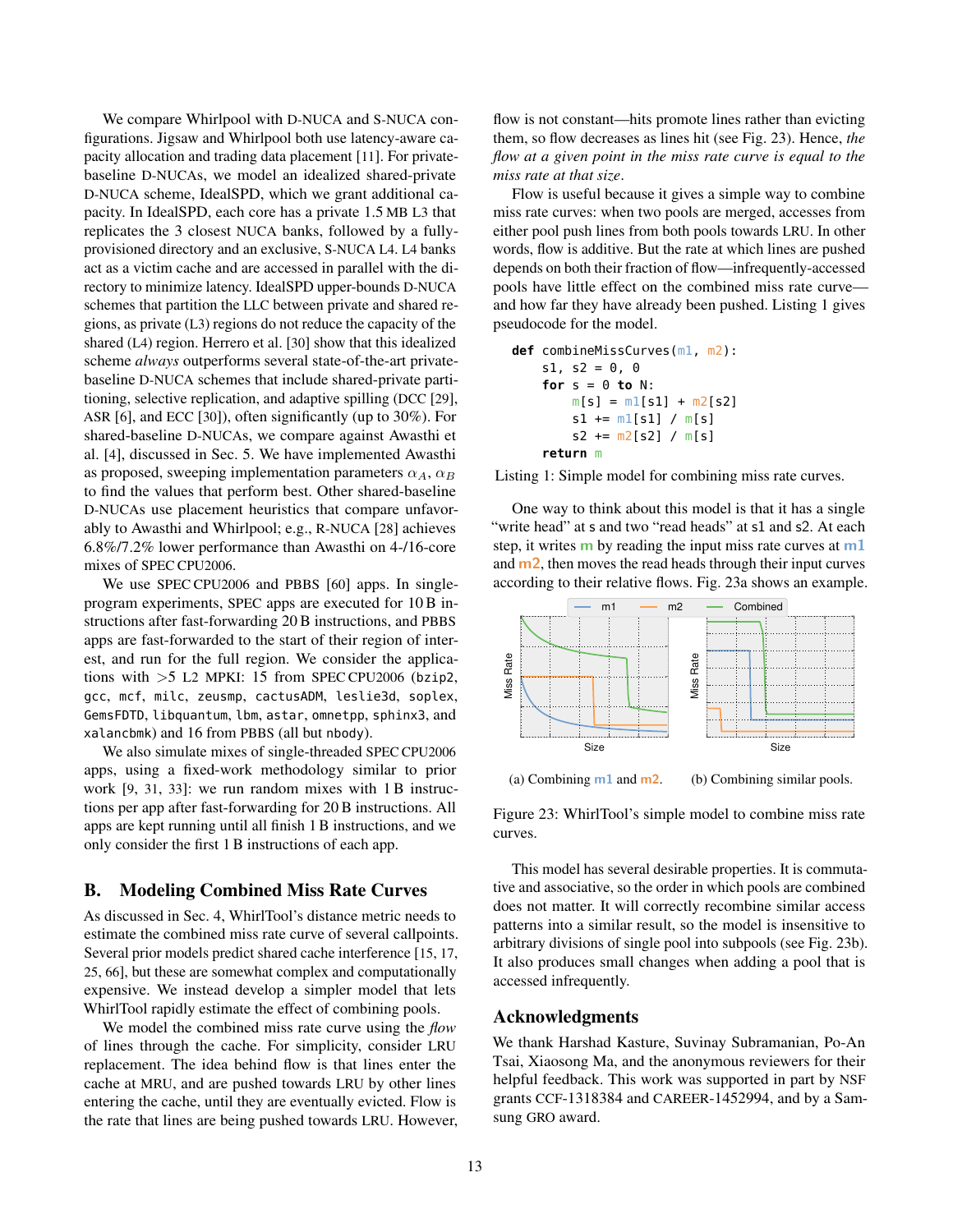# References

- <span id="page-13-30"></span>[1] N. Agarwal, D. Nellans, M. O'Connor, S. W. Keckler, and T. F. Wenisch, "Unlocking bandwidth for GPUs in CC-NUMA systems," in *Proc. HPCA-21*, 2015.
- <span id="page-13-32"></span>[2] N. Agarwal, D. Nellans, M. Stephenson, M. O'Connor, and S. W. Keckler, "Page Placement Strategies for GPUs within Heterogeneous Memory Systems," in *Proc. ASPLOS-XX*, 2015.
- <span id="page-13-10"></span>[3] K. Aingaran, D. Smentek, T. Wicki, S. Jairath, G. Konstadinidis, S. Leung *et al.*, "M7: Oracle's Next-Generation Sparc Processor," *IEEE Micro*, no. 2, 2015.
- <span id="page-13-20"></span>[4] M. Awasthi, K. Sudan, R. Balasubramonian, and J. Carter, "Dynamic hardware-assisted software-controlled page placement to manage capacity allocation and sharing within large caches," in *Proc. HPCA-15*, 2009.
- <span id="page-13-26"></span>[5] S. Beamer, K. Asanović, and D. Patterson, "The GAP benchmark suite," *arXiv:1508.03619 [cs.DC]*, 2015.
- <span id="page-13-18"></span>[6] B. M. Beckmann, M. R. Marty, and D. A. Wood, "ASR: Adaptive selective replication for CMP caches," in *Proc. MICRO-39*, 2006.
- <span id="page-13-4"></span>[7] B. M. Beckmann and D. A. Wood, "Managing wire delay in large chip-multiprocessor caches," in *Proc. MICRO-37*, 2004.
- <span id="page-13-22"></span>[8] N. Beckmann, "Design and analysis of spatially-partitioned shared caches," Ph.D. dissertation, Massachusetts Institute of Technology, 2015.
- <span id="page-13-5"></span>[9] N. Beckmann and D. Sanchez, "Jigsaw: Scalable softwaredefined caches," in *Proc. PACT-22*, 2013.
- <span id="page-13-29"></span>[10] N. Beckmann and D. Sanchez, "Talus: A Simple Way to Remove Cliffs in Cache Performance," in *Proc. HPCA-21*, 2015.
- <span id="page-13-9"></span>[11] N. Beckmann, P.-A. Tsai, and D. Sanchez, "Scaling Distributed Cache Hierarchies through Computation and Data Co-Scheduling," in *Proc. HPCA-21*, 2015.
- <span id="page-13-12"></span>[12] K. Beyls and E. D'Hollander, "Generating cache hints for improved program efficiency," *J. Syst. Architect.*, vol. 51, no. 4, 2005.
- <span id="page-13-23"></span>[13] R. D. Blumofe and C. E. Leiserson, "Scheduling multithreaded computations by work stealing," *J. ACM*, vol. 46, no. 5, 1999.
- <span id="page-13-13"></span>[14] J. Brock, X. Gu, B. Bao, and C. Ding, "Pacman: Programassisted cache management," in *Proc. ISMM*, 2013.
- <span id="page-13-36"></span>[15] D. Chandra, F. Guo, S. Kim, and Y. Solihin, "Predicting interthread cache contention on a chip multi-processor architecture," in *Proc. HPCA-11*, 2005.
- <span id="page-13-24"></span>[16] Q. Chen, M. Guo, and H. Guan, "LAWS: locality-aware workstealing for multi-socket multi-core architectures," in *Proc. ICS*, 2014.
- <span id="page-13-37"></span>[17] X. E. Chen and T. M. Aamodt, "A first-order fine-grained multithreaded throughput model," in *Proc. HPCA-15*, 2009.
- <span id="page-13-11"></span>[18] Z. Chishti, M. D. Powell, and T. Vijaykumar, "Optimizing replication, communication, and capacity allocation in CMPs," in *Proc. ISCA-32*, 2005.
- <span id="page-13-21"></span>[19] S. Cho and L. Jin, "Managing distributed, shared L2 caches through OS-level page allocation," in *Proc. MICRO-39*, 2006.
- <span id="page-13-14"></span>[20] S. Coleman and K. S. McKinley, "Tile size selection using cache organization and data layout," in *Proc. PLDI*, 1995.
- <span id="page-13-0"></span>[21] W. J. Dally, "GPU Computing: To Exascale and Beyond," in *Supercomputing '10, Plenary Talk*, 2010.
- <span id="page-13-19"></span>[22] S. Das, T. M. Aamodt, and W. J. Dally, "SLIP: reducing wire energy in the memory hierarchy," in *Proc. ISCA-42*, 2015.
- <span id="page-13-31"></span>[23] M. Dashti, A. Fedorova, J. Funston, F. Gaud, R. Lachaize, B. Lepers *et al.*, "Traffic management: a holistic approach to memory placement on NUMA systems," in *Proc. ASPLOS-XVIII*, 2013.
- <span id="page-13-28"></span>[24] C. Ding and Y. Zhong, "Predicting whole-program locality through reuse distance analysis," in *Proc. PLDI*, 2003.
- <span id="page-13-38"></span>[25] D. Eklov, D. Black-Schaffer, and E. Hagersten, "StatCC: a statistical cache contention model," in *Proc. PACT-19*, 2010.
- <span id="page-13-25"></span>[26] M. Frigo, C. E. Leiserson, and K. H. Randall, "The Implementation of the Cilk-5 Multithreaded Language," in *Proc. PLDI*, 1998.
- <span id="page-13-8"></span>[27] X. Gu, T. Bai, Y. Gao, C. Zhang, R. Archambault, and C. Ding, "P-OPT: Program-directed optimal cache management," in *Proc. LCPC-21*, 2008.
- <span id="page-13-6"></span>[28] N. Hardavellas, M. Ferdman, B. Falsafi, and A. Ailamaki, "Reactive NUCA: near-optimal block placement and replication in distributed caches," in *Proc. ISCA-36*, 2009.
- <span id="page-13-34"></span>[29] E. Herrero, J. González, and R. Canal, "Distributed cooperative caching," in *Proc. PACT-17*, 2008.
- <span id="page-13-33"></span>[30] E. Herrero, J. González, and R. Canal, "Elastic cooperative caching: an autonomous dynamically adaptive memory hierarchy for chip multiprocessors," in *Proc. ISCA-37*, 2010.
- <span id="page-13-35"></span>[31] A. Hilton, N. Eswaran, and A. Roth, "FIESTA: A samplebalanced multi-program workload methodology," *Proc. MoBS*, 2009.
- <span id="page-13-17"></span>[32] A. Jaleel, W. Hasenplaugh, M. Qureshi, J. Sebot, S. Steely Jr, and J. Emer, "Adaptive insertion policies for managing shared caches," in *Proc. PACT-17*, 2008.
- <span id="page-13-16"></span>[33] A. Jaleel, K. B. Theobald, S. C. Steely Jr, and J. Emer, "High performance cache replacement using re-reference interval prediction (RRIP)," in *Proc. ISCA-37*, 2010.
- <span id="page-13-7"></span>[34] N. P. Jouppi, "Improving direct-mapped cache performance by the addition of a small fully-associative cache and prefetch buffers," in *Proc. ISCA-17*, 1990.
- <span id="page-13-27"></span>[35] G. Karypis and V. Kumar, "A fast and high quality multilevel scheme for partitioning irregular graphs," *SIAM J. Sci. Comput.*, vol. 20, no. 1, 1998.
- <span id="page-13-1"></span>[36] S. W. Keckler, W. J. Dally, B. Khailany, M. Garland, and D. Glasco, "GPUs and the future of parallel computing," *IEEE Micro*, no. 5, 2011.
- <span id="page-13-2"></span>[37] C. Kim, D. Burger, and S. W. Keckler, "An adaptive, nonuniform cache structure for wire-delay dominated on-chip caches," in *Proc. ASPLOS-X*, 2002.
- <span id="page-13-3"></span>[38] R. Komuravelli, M. D. Sinclair, M. Kotsifakou, P. Srivastava, S. V. Adve, and V. S. Adve, "Stash: Have your scratchpad and cache it too," in *Proc. ISCA-42*, 2015.
- <span id="page-13-15"></span>[39] M. D. Lam, E. E. Rothberg, and M. E. Wolf, "The cache performance and optimizations of blocked algorithms," in *Proc. ASPLOS-IV*, 1991.